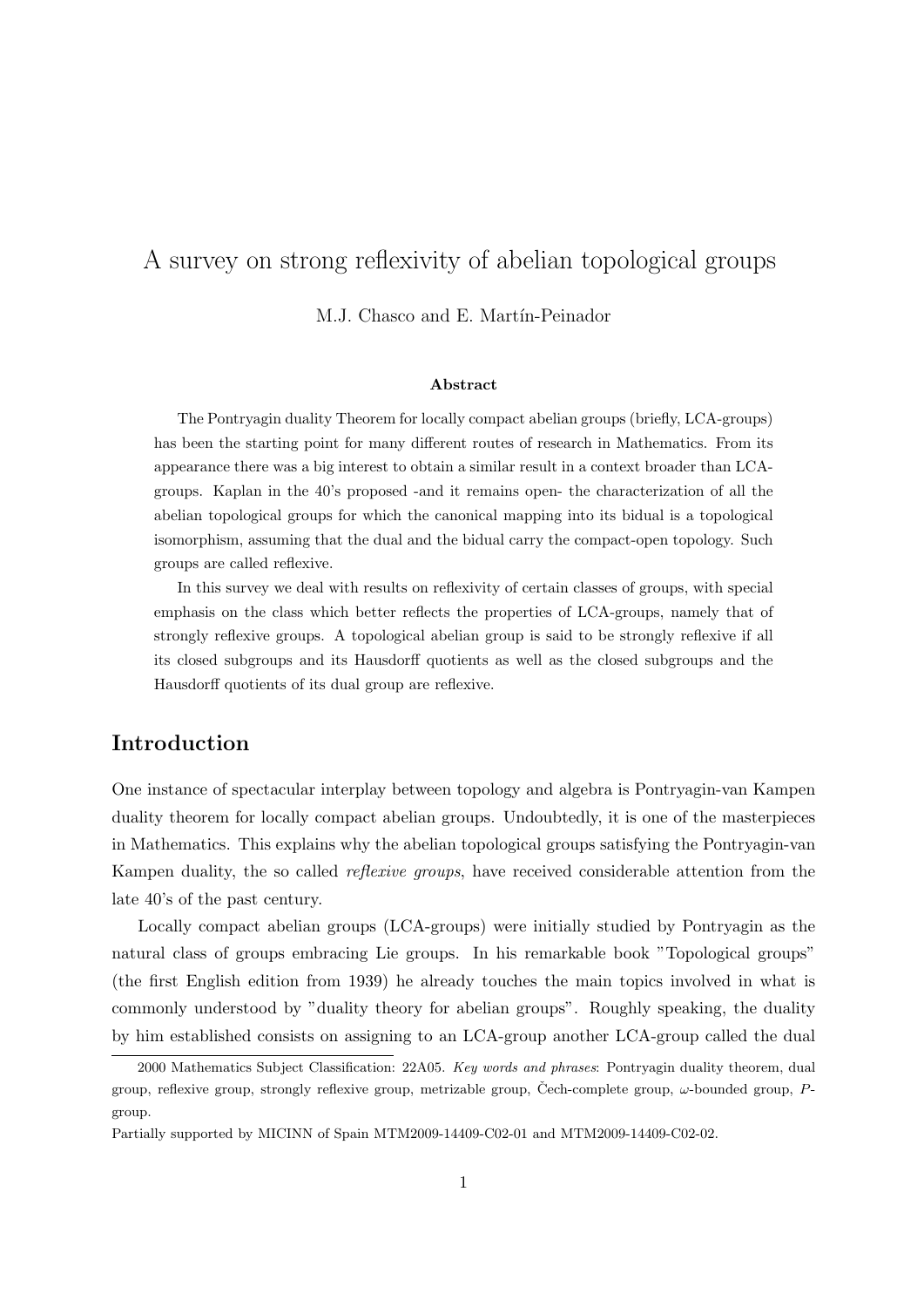group. The good knowledge of categorical language nowadays available permits us to describe Pontryagin's approach as follows. Take first the circle group of the complex plane  $\mathbb{T}$ , with its natural topology, as dualizing object. Then assign to a group  $G$  in the class LCA the group  $G^{\wedge} := CHom(G, \mathbb{T})$  of continuous homomorphisms, and endow it with the compact open topology. This is precisely the dual group of G. After observing that the dual of a compact group is discrete and conversely, he proved that the dual of a group  $G$  in LCA is again in LCA.

The celebrated Theorem of Pontryagin and van-Kampen establishes that the natural evaluation mapping from an LCA-group into its bidual is a topological isomorphism (See Theorem 32 of [73]). The contribution of van-Kampen was to withdraw the "separability", a constraint in Pontryagin's first claim. A topological abelian group  $G$  is called *reflexive* if the canonical mapping  $\alpha_G$  from G into its bidual  $G^{\wedge\wedge}$  is a topological isomorphism. Since the "dual groups"  $CHom(G, \mathbb{T})$  are abelian and Hausdorff, reflexivity only makes sense within the class of abelian Hausdorff groups.

The first examples of reflexive groups out of the class of LCA groups were found by Kaplan in a very deep paper  $([62], 1948)$  where he established the duality between arbitrary products of abelian topological groups and direct sums of their duals. To this end, he first defined the so called asterisk topology for direct sums of topological groups, which is a group topology made "ad casum", in order to get the mentioned duality. With this instrument at hand he proved that arbitrary products of reflexive groups (in particular of LCA-groups) are reflexive, which stimulated further research in order to find new classes of reflexive groups. As pointed out in [62]: an as yet unsolved problem is to characterize the class of topological abelian groups for which the Pontryagin duality holds, that is those groups which are the character groups of their character groups. Several authors have claimed that they had solved this problem: however their proofs either have gaps, or are too complicated to deserve the name of "intrinsic characterization of reflexive groups".

To date many reflexive groups have been found within different classes of topological groups. For instance, in the class of locally convex vector spaces, in the class of free topological groups, in the class of metrizable groups and very recently in the class of precompact groups. (See e.g. [62], [63], [76], [9], [64], [65], [72], [25] [47], [52], [4], [58], [1], [23], [49], [48].)

The simple observation that closed subgroups and Hausdorff quotients of LCA groups are again LCA, and therefore reflexive, leads to a more strict point of view for extending the Pontryajin van-Kampen duality theory: just to consider classes of reflexive groups in which the closed subgroups and the Hausdorff quotients are again reflexive. In a remarkable paper by Brown, Higgins and Morris ([16]) "strong duality" is considered for the first time. A precise definition, after eliminating several non-independent requirements in [16], can be stated as follows.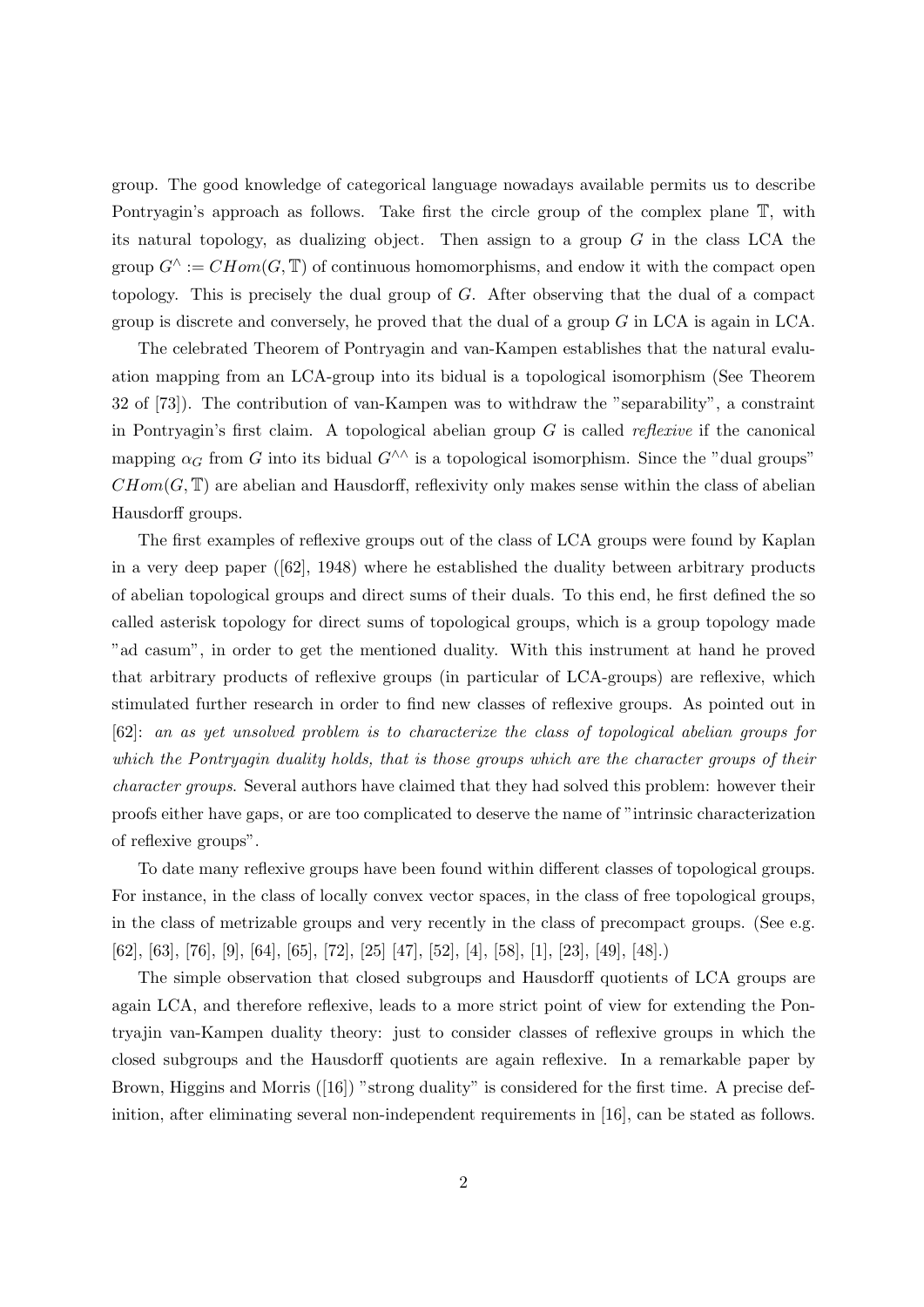A topological abelian group G is strongly reflexive if the closed subgroups and the Hausdorff quotients of G and of its dual group  $G^{\wedge}$  are reflexive ([9]).

Varopoulos in [78] already studied the duality properties of subgroups and quotients of a class of reflexive non locally compact groups. Noble [71] proved that closed subgroups of countable products of LCA groups are reflexive and Leptin [67] showed that this cannot be extended to arbitrary products.

Another sort of reflexivity has been originated by recourse to convergence groups. For a topological abelian group G, define the convergence dual as  $CHom(G, \mathbb{T})$  endowed with the continuous convergence structure (instead of the compact-open topology). In general this is no longer a topological group: however, if  $G$  is locally compact the convergence dual is exactly the same as the ordinary dual. The duality thus originated by an excursion to convergence groups, may be considered as an extension of Pontryagin duality (see [15], [17], [18], [20], [24], [28]).

Some reflexivity theories for non-abelian groups have been also developed ([32], [46], [29],[14], [54]) but we will not treat on them here.

In this survey we bring together the main results beyond reflexivity known to hold for distinct classes of abelian topological groups. Some of them are very recent and unexpected, for instance those referred to precompact groups. We do not pretend to be exhaustive: a difficult task in a growing field. We have tried to give the flavor of the topic and a good number of references.

### 1 Preliminaries

All groups considered are abelian, therefore we usually omit this word in the sequel. The symbol T denotes the multiplicative group of complex numbers with modulus 1, with its natural topology. The set  $\mathbb{T}_+ := \{x \in \mathbb{T} : \text{Re} \geq 0\}$  is a particular neighborhood of  $1 \in \mathbb{T}$  which plays a pivot role in duality. For a topological group  $G, G^{\wedge}$  denotes the group of all continuous homomorphisms from G into  $\mathbb{T}$ , also called continuous characters. If  $G^{\wedge}$  is endowed with the compact-open topology, it is a Hausdorff topological group which is defined to be the dual group of G. We shall use the symbol  $\tau_{co}$  to denote the compact-open topology on  $G^{\wedge}$  when a distinction is necessary. Frequently,  $G^{\wedge}$  already denotes the dual with the corresponding compact-open topology. If G has sufficiently many continuous characters (that is,  $G^{\wedge}$  separates the points of  $G$ ) then  $G$  is said to be *maximally almost periodic* or  $MAP$ .

The bidual group  $G^{\wedge\wedge}$  is  $(G^{\wedge})^{\wedge}$  and the canonical evaluation mapping  $\alpha_G : G \to G^{\wedge\wedge}$  is defined by  $\alpha_G(g)(\kappa) := \kappa(g)$ , for all  $g \in G$  and  $\kappa \in G^{\wedge}$ .

Theorem 1.1 (Pontryagin, van-Kampen 1935). If G denotes a locally compact Abelian group, the canonical mapping  $\alpha_G : G \to G^{\wedge\wedge}$  is a topological isomorphism.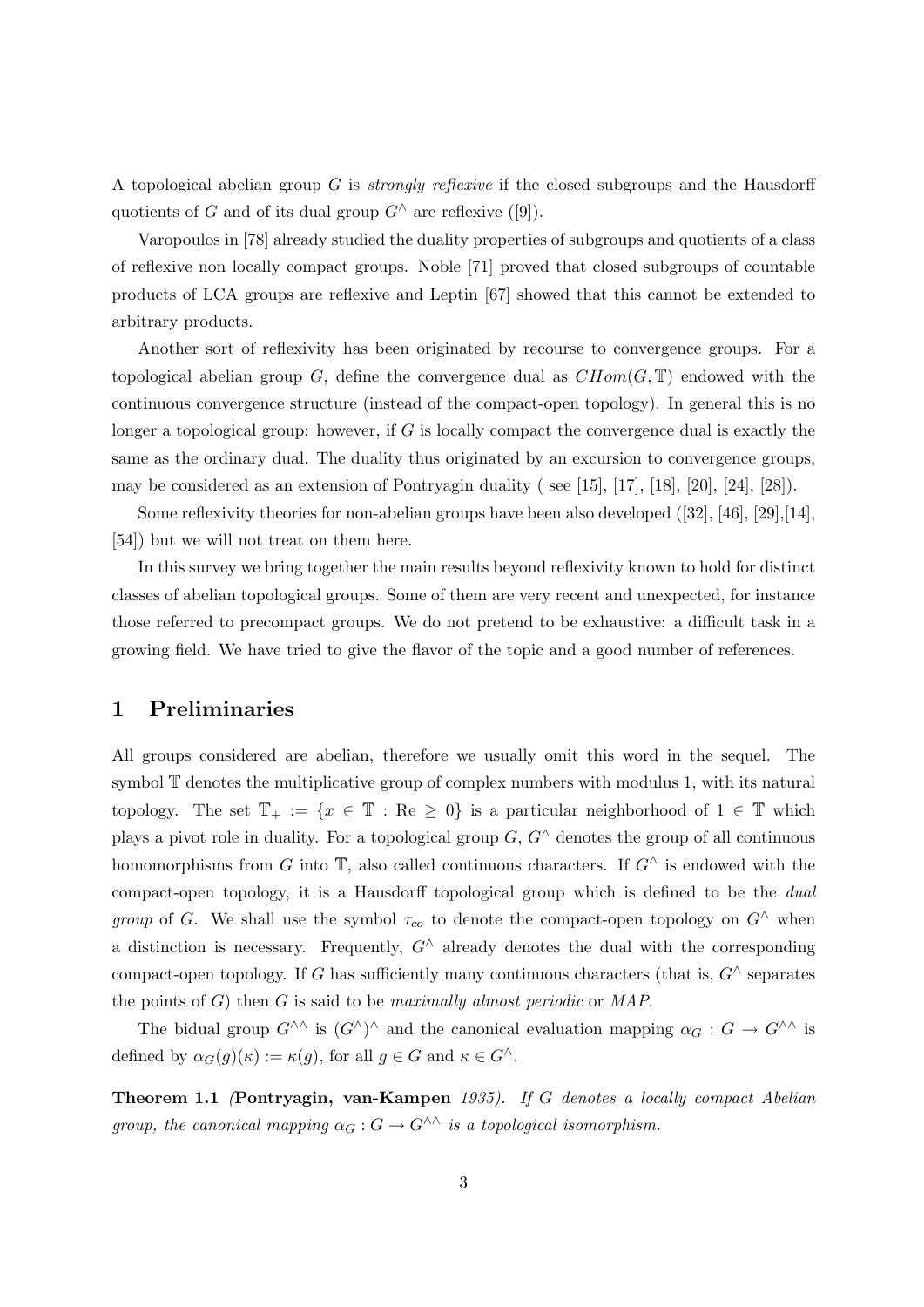Nonreflexive abelian groups occur frequently. A natural easy example is the group of rational numbers  $\mathbb Q$  endowed with the euclidean topology. Its dual -and therefore its bidual- can be identified algebraically and topologically with the dual of  $\mathbb{R}$ . It is well known that  $\mathbb{R}$  is autodual, thus the non-reflexivity of  $\mathbb Q$  follows immediately from the reflexivity of  $\mathbb R$ .

A subgroup  $H$  of a topological group  $G$  is said to be:

- dually closed if, for every element x of  $G \setminus H$ , there is a continuous character  $\varphi$  in  $G' \triangle$  such that  $\varphi(H) = 1$  and  $\varphi(x) \neq 1$ .
- $\bullet$  dually embedded if every continuous character defined on H can be extended to a continuous character on G.
- h-embedded if every character defined on  $H$  can be extended to a continuous character on G.

Dually closed and dually embedded subgroups already appear in Kaplan's writing, but Noble was the first to call them in this way [71]. On the other hand Tkachenko introduced the h-embedded subgroups in [77].

It is easy to prove that a closed subgroup  $H$  of a topological group  $G$  is dually closed if and only if the quotient group  $G/H$  has sufficiently many continuous characters to separate points.

The annihilator of a subgroup  $H \subset G$  is defined as the subgroup  $H^{\perp} := \{ \varphi \in G^{\wedge} : \varphi(H) =$  $\{1\}\}\.$  If L is a subgroup of  $G^{\wedge}$ , the *inverse annihilator* is defined by  $L^{\perp} := \{g \in G : \varphi(g) = 0\}$ 1,  $\forall \varphi \in L$ . Although the inverse annhilator is frequently denoted by  $\bot L$ , we shall simply warn the reader if we are taking a direct annhilator of the subgroup L in  $G^{\wedge\wedge}$ .

Annhilators are the particularizations for subgroups of the more general notion of polars of subsets. Namely, for  $A \subset G$  and  $B \subset G^{\wedge}$ , the polar of A is  $A^{\triangleright} := {\varphi \in G^{\wedge} : \varphi(A) \subset \mathbb{T}_+}$  and the inverse polar of B is  $B^d := \{g \in G : \varphi(g) \in \mathbb{T}_+, \forall \varphi \in B\}$ . For a topological Abelian group G, it is not difficult to prove that a set  $M \subset G^{\wedge}$  is *equicontinuous* if there exists a neighborhood U of the neutral element in G such that  $M \subset U^{\triangleright}$ .

Let  $f: G \to E$  be a continuous homomorphism of topological groups. The *dual mapping*  $f^{\wedge}: E^{\wedge} \to G^{\wedge}$  defined by  $(f^{\wedge}(\chi))(g) := (\chi \circ f)(g)$  is a continuous homomorphism. If f is onto, then  $f^{\wedge}$  is injective. For a closed subgroup H of a topological group G, denote by  $p: G \to G/H$ the canonical projection and by  $i : H \to G$  the inclusion. The dual mappings  $p^{\wedge}$  and  $i^{\wedge}$  give rise to the natural continuous homomorphisms  $\varphi : (G/H)^\wedge \to H^\perp$  and  $\psi : G^\wedge/H^\perp \to H^\wedge$ . Observe that if H is dually embedded,  $\psi$  is onto. In general  $\varphi$  and  $\psi$  are not **topological** isomorphisms: they are under certain conditions that we will study later, and in such case they produce a duality between closed subgroups and Hausdorff quotients of the corresponding dual group.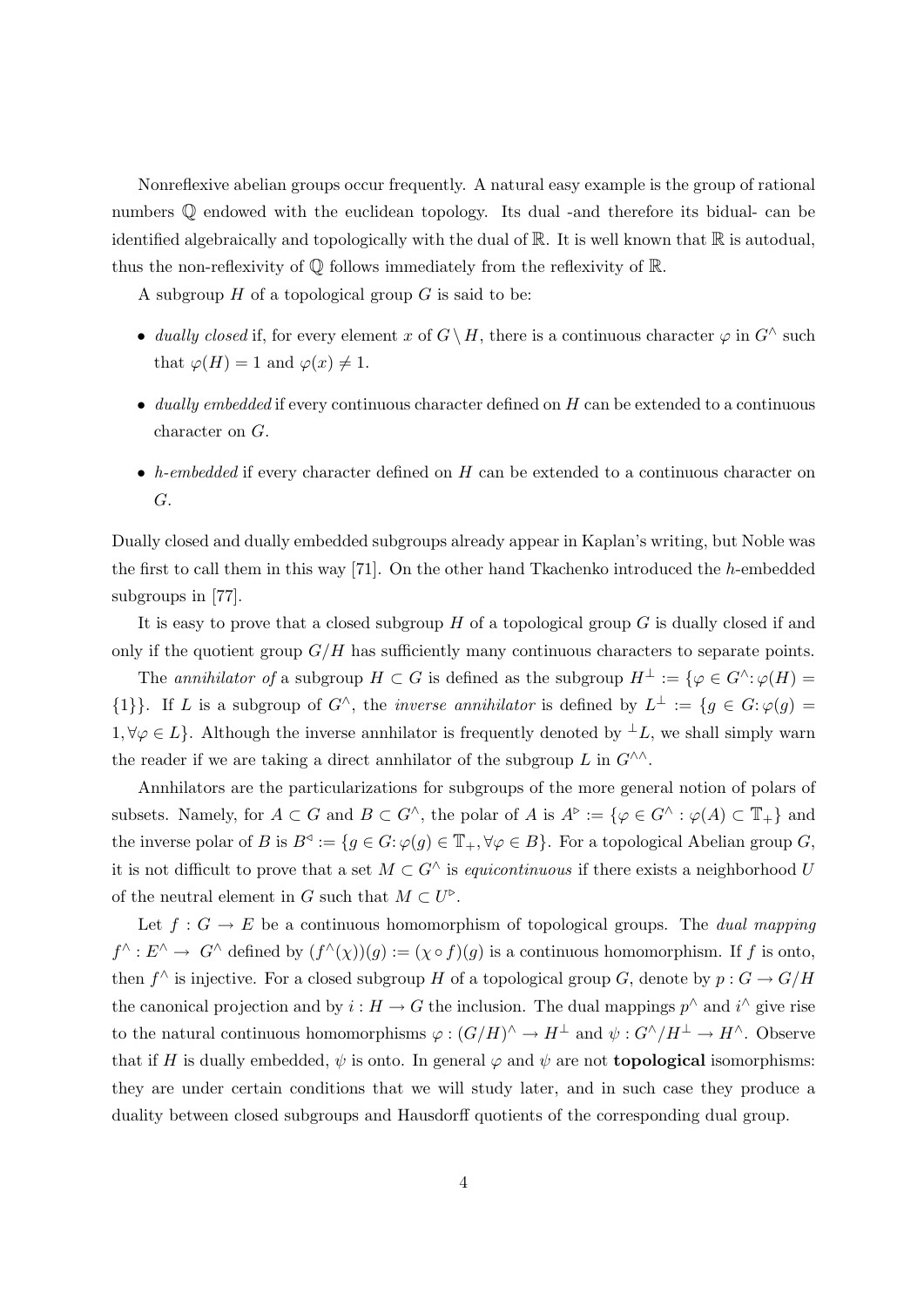## 2 Locally quasi-convex groups

Reflexive groups lie in a wider class of groups, the so called *locally quasi-convex groups*. Vilenkin had the seminal idea to define a sort of convexity for abelian topological groups. Inspired on the Hahn-Banach theorem for locally convex spaces, the following definitions are given in [79]:

**Definition 2.1** A subset A of a topological group G is called quasi-convex if for every  $g \in G \backslash A$ , there is some  $\chi \in A^{\triangleright}$  such that  $Re \chi(g) < 0$ .

It is easy to prove that for any subset A of a topological group G,  $A^{\triangleright\triangleleft}$  is a quasi-convex set. It will be called the *quasi-convex hull* of A since it is the smallest quasi-convex set that contains A. Obviously, A is quasi-convex iff  $A^{\bowtie} = A$ .

If  $A$  is a subgroup of  $G$ ,  $A$  is quasi-convex if and only if  $A$  is dually closed.

**Remark 1** The definition of a quasi-convex subset A of G relies on the topology of  $G$ , since the characters in  $A^{\triangleright}$  are required to be continuous. There are "good" subsets A (like the zero neighborhoods of G) for which the continuity of a character  $\phi$  is automatically derived from the fact  $\phi(A) \subset \mathbb{T}_+$ , but this is not the case in general.

**Definition 2.2** A Hausdorff topological group  $G$  is locally quasi-convex if it has a basis of zero neighborhoods whose elements are quasi-convex subsets.

The Hausdorff assumption in the definition of locally quasi-convex groups makes possible the claim that they are MAP groups. Examples of locally quasi-convex groups are provided by any dual group, say  $G^{\wedge}$ . In fact, it is easy to prove that the sets  $K^{\triangleright}$  where  $K \subset G$  is compact, constitute a quasi-convex zero-neighborhood basis for the compact-open topology in  $G^{\wedge}$ . Thus, any reflexive group is locally quasi-convex, as it is the dual of its character group.

It is straightforward to prove that any subgroup of a locally quasi-convex group is locally quasi-convex; a Hausdorff quotient of a locally quasi-convex group may not be locally quasiconvex [4, 12.8]. However, in the class of locally compact groups, and in the more general class of nuclear groups, every Hausdorff quotient is locally quasi-convex, see [9, 7.5]. Also quotients of locally quasi-convex groups by compact subgroups are locally quasi-convex [8].

An easy example of a non-reflexive locally quasi-convex topological group is the group of rational numbers  $\mathbb Q$  with the topology induced by  $\mathbb R$ . As a subgroup of the locally quasi-convex group  $\mathbb{R}$ , it also has this property and it is non reflexive as mentioned above.

Since topological vector spaces are special instances of abelian topological groups, it is natural to compare quasi-convexity and convexity for subsets of a topological vector space as well as the corresponding local properties. There is a subtle difference between the convex subsets and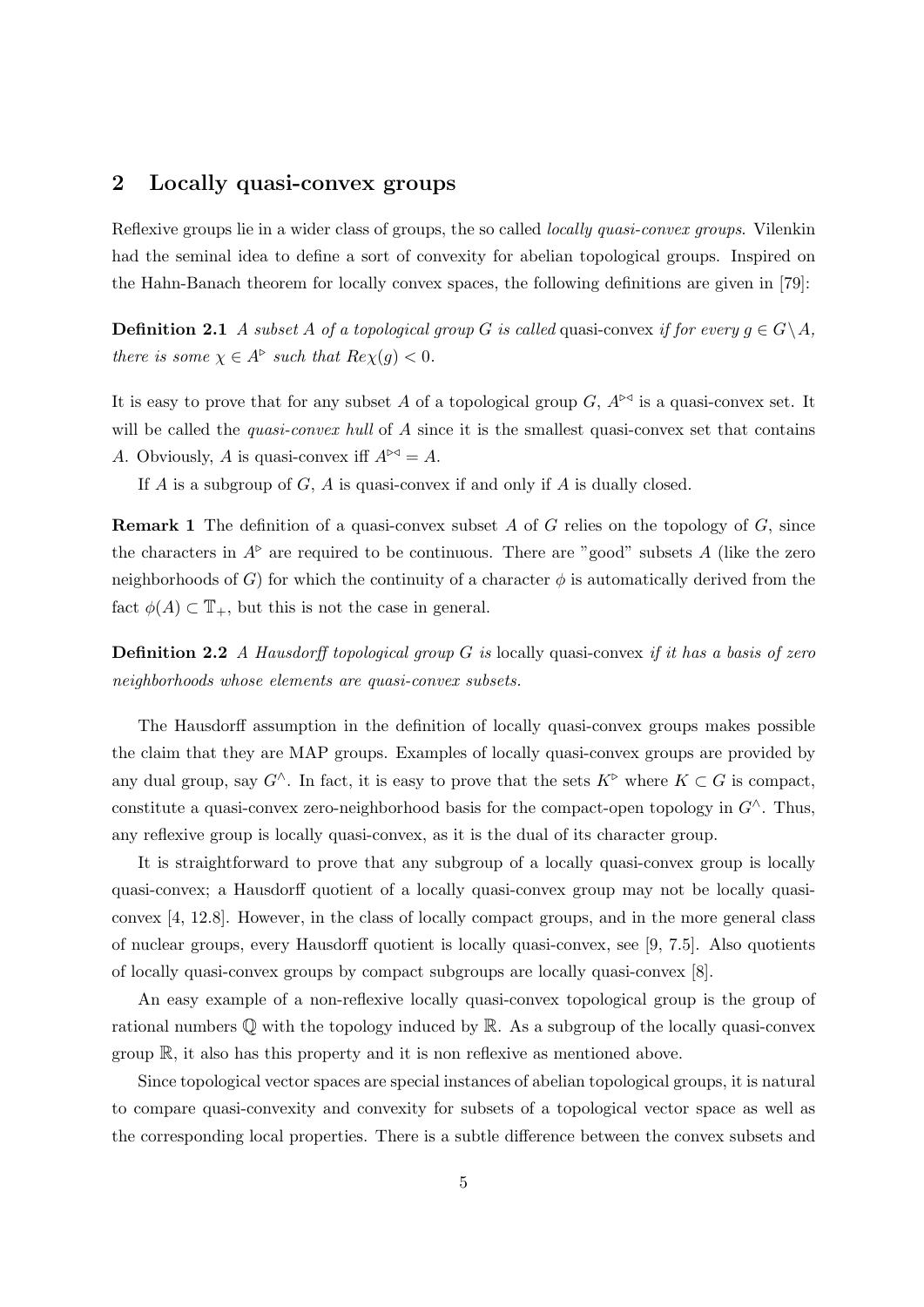the quasi-convex subsets of a topological vector space  $E$ . To begin with, convexity is a merely algebraic property, while quasi-convexity involves the topology of  $E$ . It is amazing that there are finite or countably infinite quasi-convex subsets [66, Chapter 7]. Nevertheless, if  $A \subset E$ is a balanced subset and  $co(A)$  denotes its convex hull, then  $co(A) = A^{\bowtie}$  [17, 6.3.1]. On the other hand, a Hausdorff topological vector space  $E$  is locally convex if and only if  $E$  is locally quasi-convex as an additive group, [9, 2.4]. Thus, local quasi-convexity is an extension for groups of the notion of local convexity in vector spaces.

Reflexive locally convex spaces constitute a well established topic in Functional Analysis. Smith in 1952 was the first to relate reflexivity in the sense of Pontryagin for a locally convex space with the by now traditional concept of reflexivity in the Functional Analysis sense. As a result she obtained in [76] a new class of Pontryagin reflexive non LCA- groups, from a point of view totally different of that of Kaplan. She was inspired by a paper of Arens of 1947, where the reflexivity of topological vector spaces is treated for the first time, [2]. It is interesting to describe her approach to the question, which we outline in the next paragraph.

For a topological vector space  $E$ , denote by  $E^*$  the vector space of all continuous linear forms on E. Arens introduced the term "reflexive topology" to denote a topology  $t$  on  $E^*$  such that the continuous linear forms on  $(E^*, t)$  were precisely the "evaluations" at the elements of  $E$ , [2]. The current notion of reflexive space is much stronger at present. By the dual of  $E$  it is commonly understood  $E^*$  endowed with the topology of uniform convergence on the family B of all the bounded subsets of E. If  $E_b^*$  denotes the dual so topologized, then E is said to be *reflexive* if the canonical mapping from E into  $(E_b^*)^*_b$  is a topological isomorphism. After proving that  $E^{\wedge}$  and  $E^*$  are algebraically isomorphic as groups, Smith points out that, although there is no reason why  $(E_b^*)^*_b \approx E$  should imply  $(E_c^{\wedge})^{\wedge}_c \approx E$ , it happens to be so (here c denotes the compact open topology and  $\approx$  topological isomorphism as spaces in the first case and as groups in the second one). Therefore, reflexive locally convex spaces are reflexive as topological groups.

In [76] it is also proved that all Banach spaces are reflexive as topological groups, thus reflexivity in Pontryagin sense is a property strictly weaker than reflexivity in the sense of Functional Analysis. The result is valid for complete metrizable locally convex spaces as well. With the tools of locally quasi-convex groups -which were not available to M. Smith -, the proof is much easier, and the use of a norm is not necessary. In fact, in  $[9, (15.7)]$  it is proved that even a complete metrizable locally convex vector group is reflexive. Nevertheless, the structure of vector space is essential here, and the result does not have a counterpart for topological groups. As proved in [4, (11.15)], the group  $G := L^p_{\mathbb{Z}}([0,1])$  of the almost everywhere integer-valued functions, with  $p > 1$  and topology induced by the classical of  $L^p([0,1])$ , is a locally quasiconvex complete metrizable group which is not reflexive. Later on we will see that for nuclear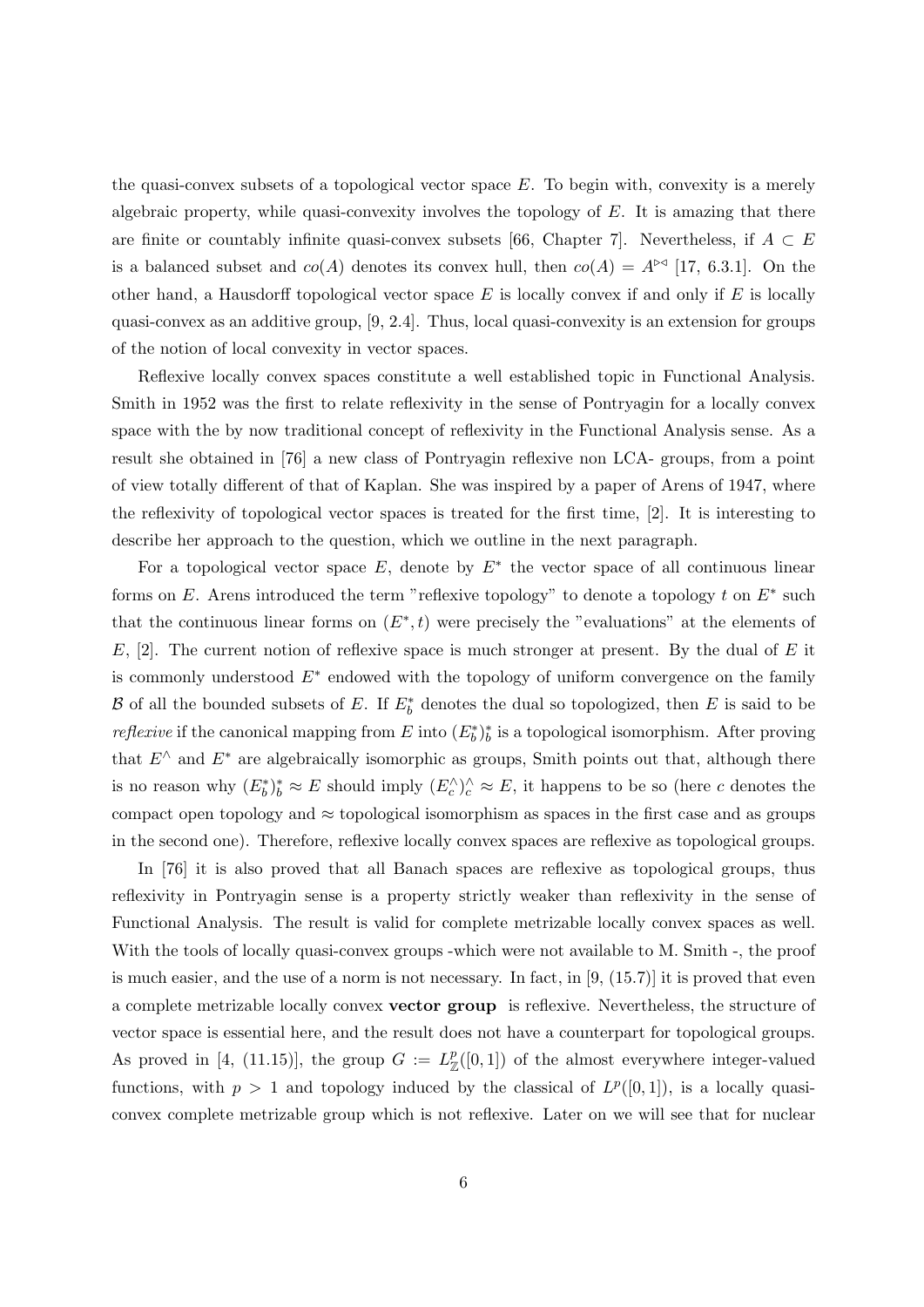groups the claim holds even in a stronger sense: that is, a nuclear complete metrizable group is strongly reflexive.

Along the past 20 years there has been intensive research in order to give counterparts for abelian locally quasi-convex groups of theorems known to hold for locally convex spaces. For instance the Theorems of Grothendieck about completeness [22], of Mackey-Arens [31], of Dunford-Pettis [69], of Eberlein-Smulyan [21], and some others. The weak topology  $\omega(E, E^*)$ on a topological vector space  $E$  has a parallell for topological groups, as we express below after a few considerations on precompact topological groups.

Let  $Hom(G, \mathbb{T})$  be the group of all characters on an abstract abelian group G, and let H be a subgroup of  $Hom(G, \mathbb{T})$ . The weak topology induced by H on G is a precompact group topology which is Hausdorff whenever  $H$  separates the points of  $G$ , and will be denoted by  $\omega(G, H)$ . As proved in [31] (and in [36] for separating H),  $(G, \omega(G, H))^{\wedge} = H$ . On the other hand, as a consequence of Peter-Weyl theorem, any precompact Hausdorff group G carries the weak topology corresponding to its character group. Thus, precompact Hausdorff groups are simply subgroups of compact Hausdorff groups.

For a topological group  $G, \omega(G, G^{\wedge})$  is called the *Bohr topology of G*. It is weaker than the original topology of G, and the notation  $G^+ := (G, \omega(G, G^{\wedge}))$  is quite extended in the Literature. As said above,  $G^+$  is precompact and  $(G^+)^\wedge = G^\wedge$ . In particular, since the additive group of real numbers  $\mathbb R$  is not precompact,  $\mathbb R$  and  $\mathbb R^+$  are not topologically isomorphic groups. If  $\mathbb R^*$ denotes the vector space of continuous linear forms on  $\mathbb R$  and  $\omega(\mathbb R,\mathbb R^*)$  the corresponding weak topology on  $\mathbb{R}$ , which as a vector space topology coincides with the usual topology of  $\mathbb{R}$ , we obtain that  $\omega(\mathbb{R}, \mathbb{R}^N) \neq \omega(\mathbb{R}, \mathbb{R}^*)$ . The same happens for any topological vector space E.

## 3 The canonical mapping  $\alpha_G$

The canonical mapping  $\alpha_G : G \to G^{\wedge\wedge}$  is the backbone for the reflexivity of a topological group G. It is the mapping associated to the evaluation  $e: G^{\wedge} \times G \to \mathbb{T}$ , defined by  $e(\phi, x) = \phi(x)$  $(\phi \in G^{\wedge}, x \in G)$ , in the following sense:  $\alpha_q(x)(\phi) = e(\phi, x)$ . If  $G^{\wedge}$  carries the compact-open topology and  $G^{\wedge} \times G$  the product topology, it is well known that the continuity of e implies that of  $\alpha$ <sub>G</sub>, but the converse does not hold. Observe also that for any locally compact abelian group  $e$  is continuous. There is an amazing result which allows us to distinguish the class of LCA-groups in the framework of reflexive groups. Namely, if  $G$  is a reflexive group and  $e$  is continuous, then G must be locally compact [68]. However one could go an step further to unveal this property: reflexivity is not needed in its full strength. We will introduce below the quasi-convex compactness property and come back to the question.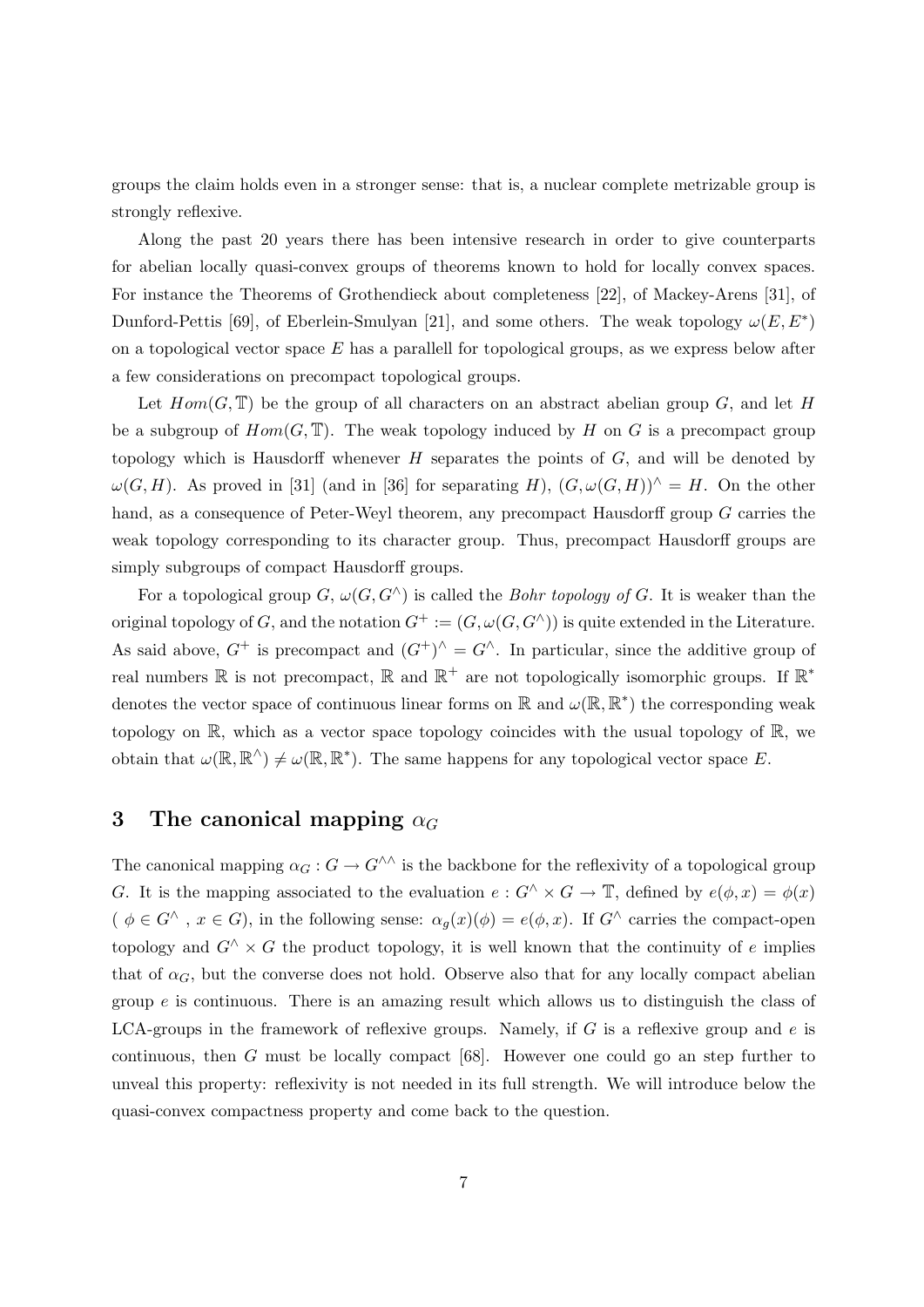We first study under very general assumptions on G, when is  $\alpha_G$  1-1, onto, continuous or open.

**Proposition 3.1** Let G be a topological group. The canonical mapping  $\alpha_G : G \to G^{\wedge\wedge}$  is an homomorphism such that:

- (1)  $\alpha_G$  is injective iff G is MAP.
- (2)  $\alpha_G$  is continuous if and only if the compact subsets of  $G^{\wedge}$  are equicontinuous.
- (3)  $\alpha_G$  is k-continuous. In other words, the restriction of  $\alpha_G$  to any compact subset  $K \subset G$ is continuous. In particular,  $\alpha_G$  is sequentially continuous.
- (4) If the group G is a k-space, then  $\alpha_G$  is continuous.
- (5) If G is locally quasi-convex,  $\alpha_G$  is relatively open and one to one.
- (6) If the compact subsets of G are finite, then  $\alpha_G$  is onto.

Proof. The assertion (1) is straightforward, (2) is [4, Proposition 5.10]. Item (3) derives from well known topological results, and (4) is a consequence of (3). In order to prove (5), observe that for a quasi-convex zero-neighborhood  $V, \alpha_G(5) = V^{\bowtie} \cap \alpha_G(G)$ , where  $V^{\bowtie}$  is compact in the compact-open topology of  $G^{\wedge}$ . Under the assumption (6) the compact-open topology on  $G^{\wedge}$ coincides with the pointwise convergence topology  $\omega(G^{\wedge}, G)$ , and the assertion follows.  $\Box$ 

A topological group is said to be Raikov-complete (or just complete) if it is complete for its standard two-sided uniformity as a topological group. The conjunction of the notions of k-space and the compact open topology give a straightforward proof of the following:

Fact A. If a topological group G is a k-space, then its dual group  $G^{\wedge}$  is complete.

A topological group  $G$  is said to have the the quasi-convex compactness property (briefly, **qcp**) if for every compact  $K \subset G$  its quasi-convex hull  $K^{\triangleright\triangleleft}$  is again compact. In the framework of locally quasi-convex groups, this property is related with completeness and with the mapping  $\alpha_G$  as follows:

Proposition 3.2 Let G be a locally quasi-convex group. The following assertions hold:

- (1) If G is complete, then G has the qcp. The converse also holds if G is moreover metrizable.
- (2) If  $\alpha_G$  is onto, G has the qcp. The converse does not hold, even for metrizable groups.
- (3) If  $e: G^{\wedge} \times G \to \mathbb{T}$  is continuous and G has the qcp, then G is locally compact.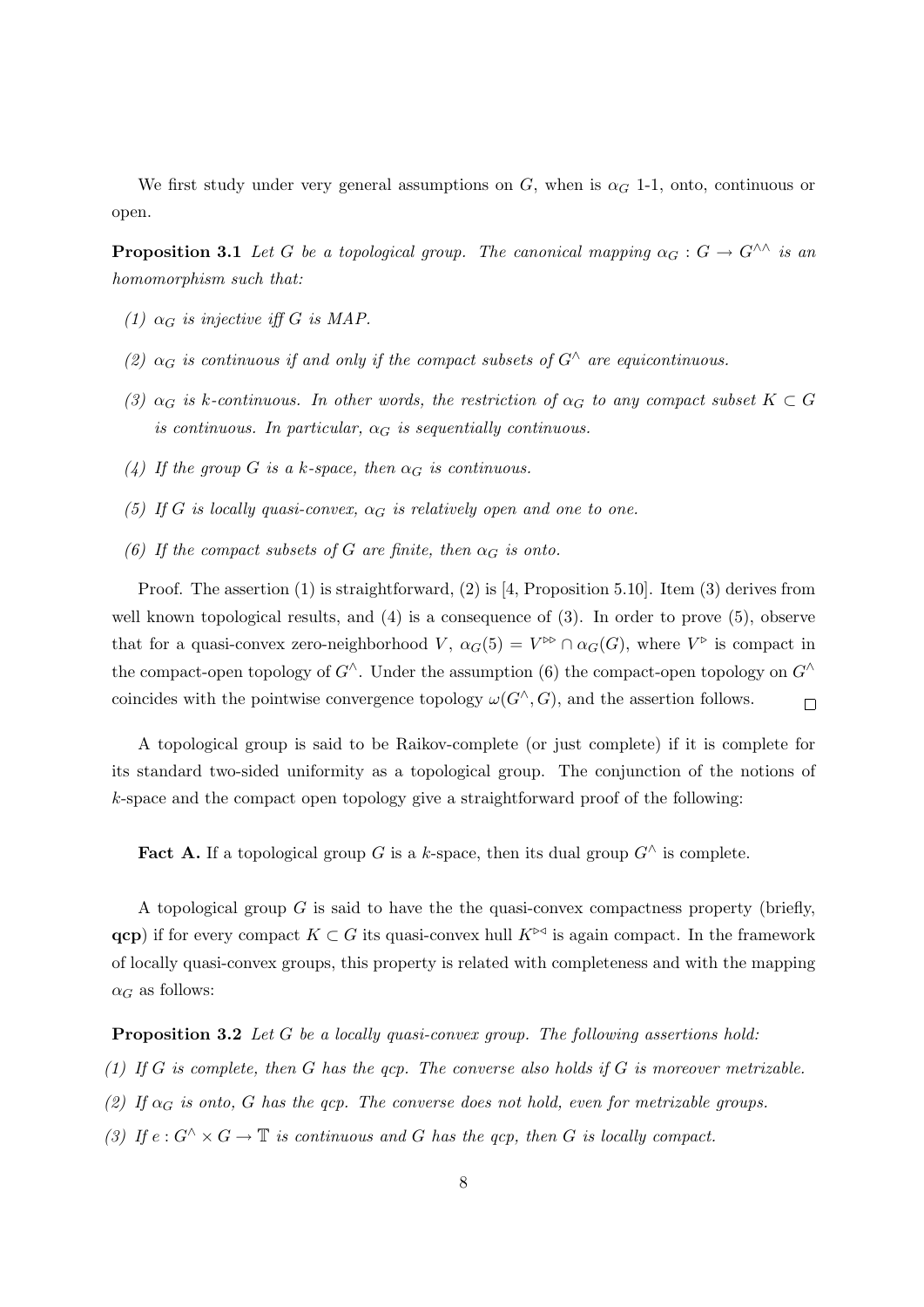- (4) If  $\alpha_G$  is continuous, then  $G^{\wedge}$  has the qcp.
- (5) If G is reflexive, both G and  $G^{\wedge}$  have the acp.

Proof. The proofs are not hard. They can be seen in [17, chapter 6], where the qcp is formally introduced for the first time, the second part of (2) in [52] and in [19]. The converse of  $(3)$  holds without the assumption of the qcp. An assertion similar to  $(3)$  (without qcp) was known to hold substituting the first factor  $G^{\wedge}$  by the set  $C(G,\mathbb{T})$  of continuous functions from  $G$  to  $T$ .  $\Box$ 

We give now some examples which can be quoted later on for distinct properties.

Example 3.1 Let G be the group of rational numbers with the usual euclidean topology. Since G is metrizable non-complete,  $\alpha_G$  is continuous, but G does not have the qcp by (1). The evaluation mapping  $e: G^{\wedge} \times G \to \mathbb{T}$  is also continuous, because  $G^{\wedge}$  is precisely  $\mathbb R$  endowed with the usual topology, and the product  $\mathbb{R}\times\mathbb{Q}$  is a k-space by Whitehead's Theorem. This example proves that  $G^{\wedge}$  cannot be substituted by G in Proposition 3.2 (4).

**Example 3.2** Let  $G := \mathbb{R}^{(\mathbb{N})} \times \mathbb{R}^{\mathbb{N}}$ , where  $\mathbb{R}^{\mathbb{N}}$  carries the ordinary Tychonoff topology, and  $\mathbb{R}^{(\mathbb{N})}$ is the countable direct sum of real lines with the rectangular topology. Then  $G$  is a reflexive selfdual topological group: in particular, it is locally quasi-convex and  $\alpha<sub>G</sub>$  is continuous. It is not a k-space (e.g. [9]), and consequently non-metrizable. As it is the product of the two complete groups,  $\mathbb{R}^{\mathbb{N}}$  and its dual  $\mathbb{R}^{(\mathbb{N})}$  (Fact A), G is complete.

**Example 3.3** Let  $G := L^2_{\mathbb{Z}}[0,1]$  be the group of the almost everywhere integer-valued functions, with the topology induced by the classical norm of  $L^2([0,1])$ . This example appears in [4], where the dual is calculated obtaining that  $G^{\wedge} = L^2([0,1])$ . Therefore  $G \leq L^2([0,1])$  is a closed subgroup which has the same dual as the whole group. As said above, it is lqc complete metrizable and nonreflexive. Further it has the qcp by Proposition 3.2 (1).

## 4 Strong reflexivity and related notions.

So far it is clear that LCA-groups are the best suited for consideration of reflexivity issues. This claim can be supported by the fact that closed subgroups and Hausdorff quotients are also reflexive and further, there is a perfect duality between closed subgroups of an LCA group G (resp. of  $G^{\wedge}$ ) and Hausdorff quotients of its dual  $G^{\wedge}$  (resp. of G). In the next proposition -whose proof is contained in [9]-, we describe more precisely these properties, and in successive sections we study how much of them is shared by other classes of groups.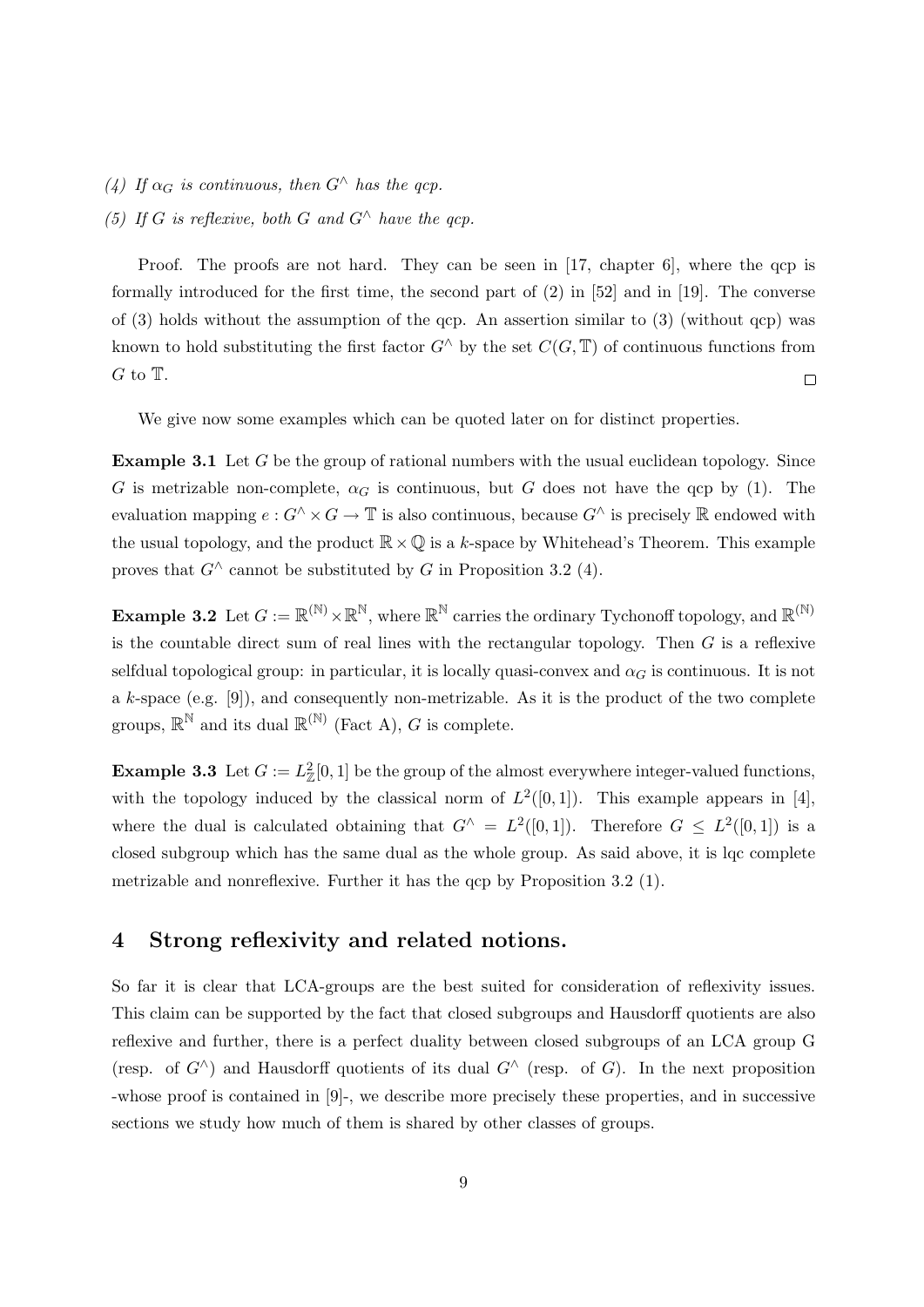**Proposition 4.1** ([9, 17.1]) For a topological abelian group G, the following claims -which may or may not hold for G- can be related as we indicate below:

1) Closed subgroups and Hausdorff quotients of G and of  $G^{\wedge}$  are reflexive.

2) All the closed subgroups of G and of  $G^{\wedge}$  are dually closed and dually embedded.

3) For every pair H and L of closed subgroups of G and of  $G^{\wedge}$  respectively, the natural homomorphisms

 $\varphi:(G/H)^{\wedge}\to H^{\perp},\quad \psi:G^{\wedge}/H^{\perp}\to H^{\wedge};\quad \varphi':(G^{\wedge}/L)^{\wedge}\to L^{\perp},\quad \psi':G/L^{\perp}\to L^{\wedge}.$ 

are topological isomorphisms.

Then, 1) implies 2) and 3).

**Definition 4.1** An abelian topological group G is called strongly reflexive  $(s.r.)$  if every closed subgroup and every Hausdorff quotient of G and of  $G^{\wedge}$  are reflexive.

Countable products and sums of real lines and circles were the first examples of non locally compact strongly reflexive groups [16]. Banaszczyk extended this result proving that all countable products and sums of LCA groups are strongly reflexive [11], and observed that these examples were included in a larger class of groups, which he defined and studied in [9], calling them nuclear groups. Although we will deal with the class of nuclear groups in Section 6.1, we anticipate that it contains the locally convex nuclear vector spaces and the locally compact Abelian groups, and it is closed under forming products, subgroups and Hausdorff quotients.

Strong reflexivity was obtained in [9] for complete metrizable nuclear groups and in [4, 20.40] for Cech-complete nuclear groups. More recently, in [7] it has been proved that all  $k_{\omega}$  and all the locally  $k_{\omega}$  nuclear groups are strongly reflexive. A  $k_{\omega}$  group is a group whose underlying space is an hemicompact k-space and a locally  $k_{\omega}$  group is a group which has an open neighborhood of zero which is a  $k_{\omega}$  space. The locally  $k_{\omega}$  groups have been introduced in [51] where their interest is sufficiently motivated.

Außenhofer constructed in 2007 [5] a non reflexive quotient of the uncountable product  $\mathbb{Z}^{\mathbb{R}}$ . With this result she answered in the negative the question posed by Banaszczyk in 1990 if uncountable products of real lines are strongly reflexive.

We do not know any example of strongly reflexive group out of the classes above mentioned. For this reason we bisect strong reflexivity in the two weaker properties, introduced next:

#### Definition 4.2 A topological group G will be called

- (i) s-reflexive if all closed subgroups of  $G$  are reflexive;
- (ii) q-reflexive if all Hausdorff quotients of  $G$  are reflexive.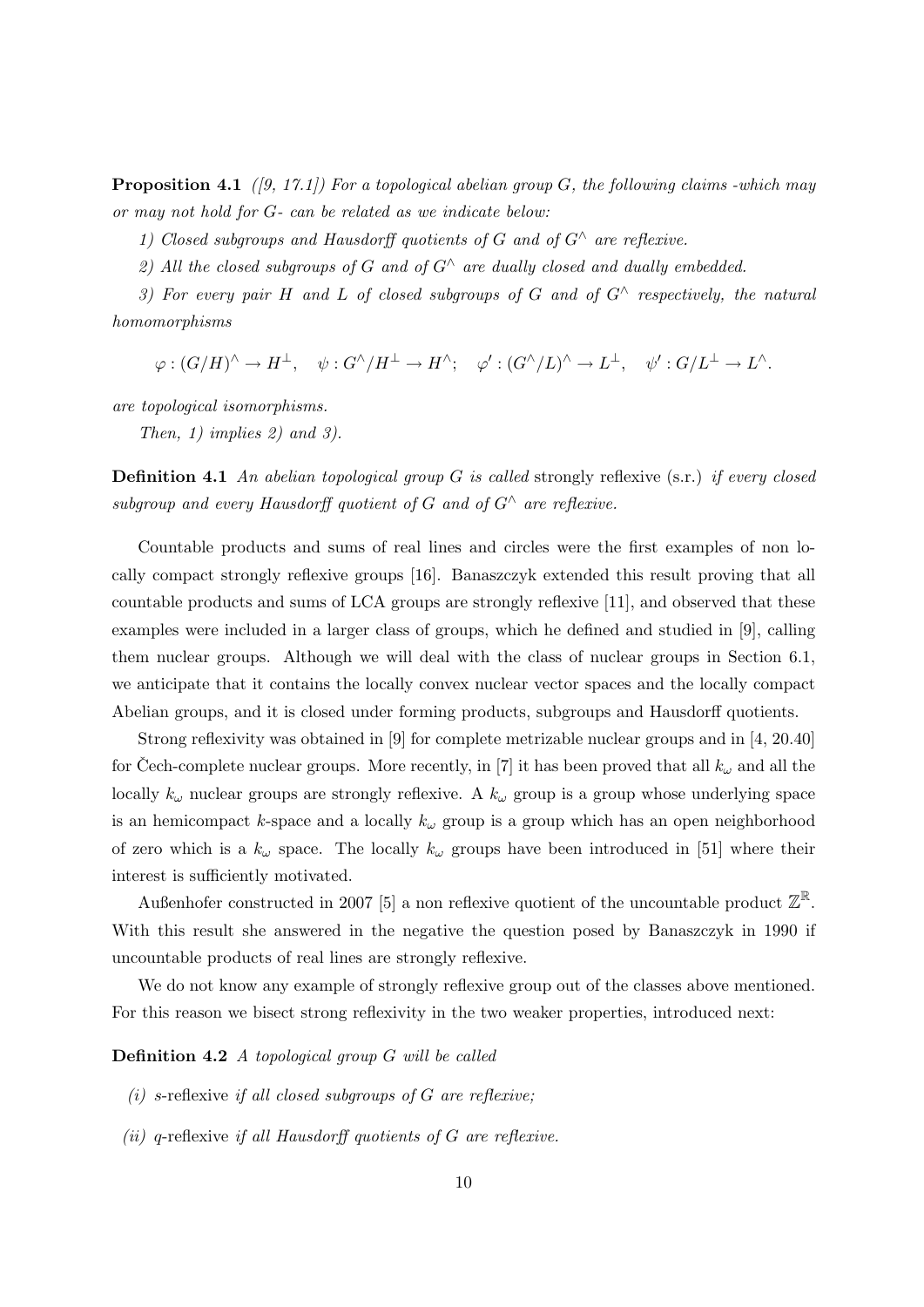They are notions stronger than reflexivity as the following example shows:

**Example 4.1** The space  $L^2[0,1]$  is a reflexive group, but fails to be either s-reflexive or qreflexive. Indeed, by a theorem of Banaszczyk ([9, (5.3)] or [10]), every infinite-dimensional Banach space has a quotient which does not have non-null characters, witnessing that  $L^2[0,1]$ is not a q-reflexive group. On the other hand,  $L^2[0,1]$  is neither an s-reflexive group since its closed subgroup  $L^2_{\mathbb{Z}}[0,1]$  is not reflexive (Example 3.3).

The following open question arises:

Question 4.1 If a group G is s-reflexive and q-reflexive, is it strongly reflexive.?

Closed subgroups and Hausdorff quotients of strongly reflexive group are strongly reflexive ([9, 17.1]), however even finite products of strongly reflexive groups may be not strongly reflexive (the selfdual group  $G := \mathbb{R}^{(\mathbb{N})} \times \mathbb{R}^{\mathbb{N}}$  is not strongly reflexive as proved in [9, 17.7]). In the sequel we study general properties of closed subgroups and Hausdorff quotients and what is lacking in some cases, in order that a reflexive group be strongly reflexive.

**Proposition 4.2** Let G be a reflexive group, H a closed subgroup of G and L a closed subgroup of  $G^{\wedge}$ . Then the following facts hold:

- (1) The mapping  $\alpha_H$  (respectively,  $\alpha_L$ ) is relatively open and injective.
- (2) The evaluation mapping  $\alpha_{G/H}$  is continuous.
- (3) If H is dually closed,  $\alpha_G(H) = H^{\perp \perp}$ .
- (4) If H is dually closed and dually embedded,  $\alpha_H$  is open and bijective.
- (5) A subgroup H is dually closed if and only if  $\alpha_{G/H}$  is injective.
- (6)  $\alpha_{G/H}$  surjective implies  $H^{\perp}$  is dually embedded.
- (7) If H is dually closed and  $\alpha_{G^\wedge/H^\perp}$  surjective, then H is dually embedded.
- (8) If L is dually closed, there exists a closed subgroup H of G such that  $H^{\perp} = L$ .

Proof. Item (1) follows from the fact that subgroups of locally quasi-convex groups are locally quasi-convex and Proposition 3.1 (1) and (4). The proof of  $(2)$  is straightforward,  $(3)$  holds because  $\alpha_G$  is surjective. In order to prove (4), consider the following commutative diagram

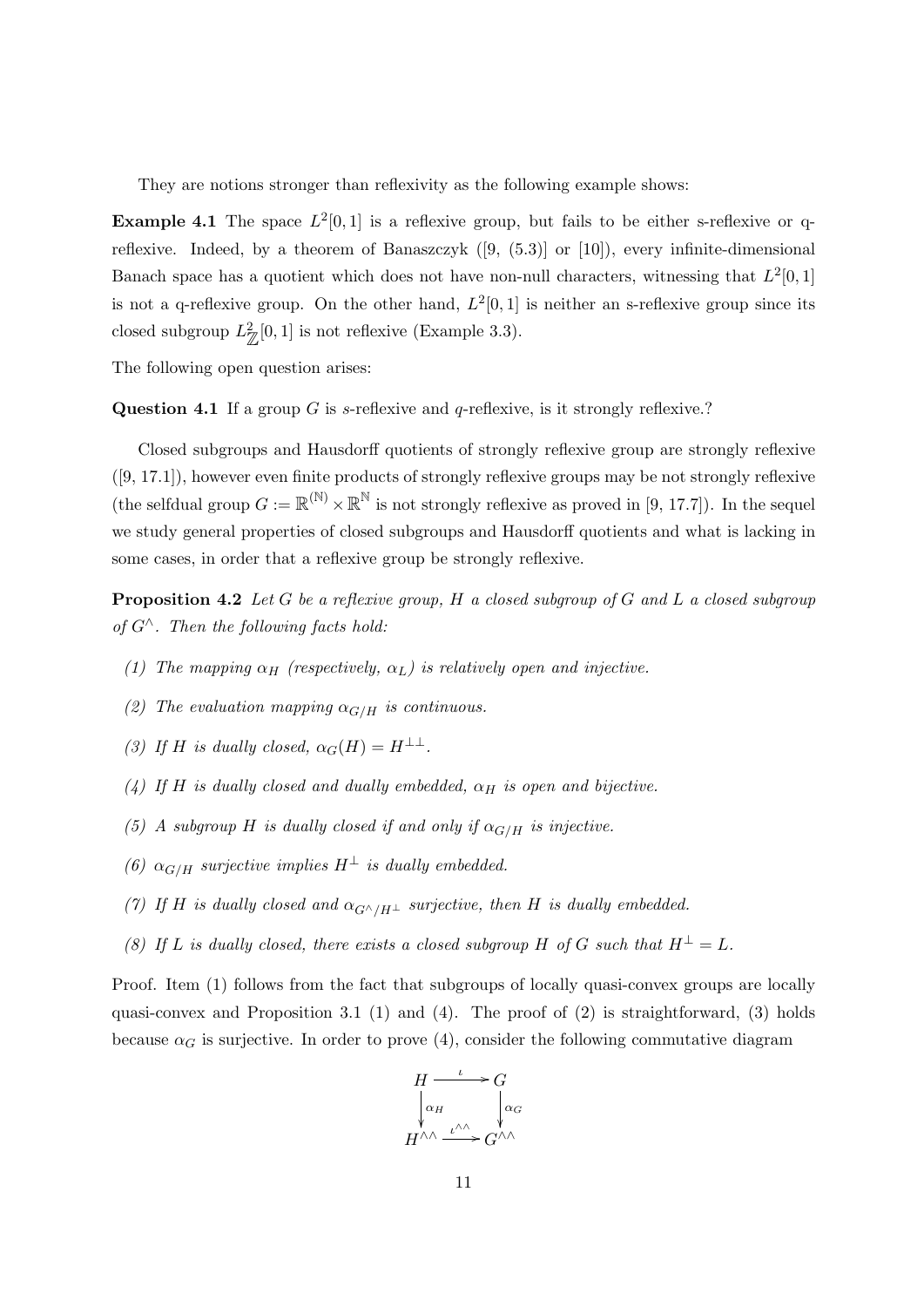Let  $\gamma \in H^{\wedge\wedge}$ . Since G is reflexive,  $\gamma \circ \iota^{\wedge} = \alpha_G(x)$ , for some  $x \in G$ . Then  $x \in H$ , for otherwise, there would exist  $\chi \in G^{\wedge}$  such that  $\chi(H) = \{1\}$  and  $\chi(x) \neq 1$ . Hence  $\iota^{\wedge}(\chi) = 1$  but  $\gamma \circ \iota^{\wedge}(\chi) = \alpha_G(x)(\chi) = \chi(x) = 1$ , which is a contradiction. Item (4) is also proved in [71], (5) is easy and well known, (6) and (7) are in [30, 1.4] and (8) in [9, 14.2].  $\Box$ 

The open subgroups and the compact subgroups of a topological group G characterize reflexivity (or strong reflexivity) of the original group in the following way:

**Proposition 4.3** Let G be a topological group  $H \subset G$  an open subgroup, and let  $K \subset G$  be a compact subgroup. Then the following assertions hold:

- (1) G is reflexive (strongly reflexive) iff H is reflexive (strongly reflexive).
- (2) If G has sufficiently many continuous characters, G is reflexive (strongly reflexive) iff  $G/K$ is reflexive (strongly reflexive)
- (3) The statements (1) and (2) also hold if "reflexive" is replaced by s-reflexive or by qreflexive.

Proof. Item (1) is [13, 2.3 and 3.3] and the proof of (2) follows from [13, 2.6, 3.3, 3.4] and [20, 1.4]. The definitions of s-reflexive and q-reflexive are new. The proof of (3) will appear elsewhere.  $\Box$ 

Remark 2 Hofmann and Morris in [61] define another strengthening of the concept of reflexivity as follows: a reflexive topological group G has sufficient duality if for every closed subgroup  $H$ of G the quotient  $G/H$  has sufficiently many continuous characters and the quotient  $G^{\wedge}/H^{\perp}$  is reflexive. Clearly, a strongly reflexive group has sufficient duality, and in the next proposition we analyze how much of the converse holds.

Proposition 4.4 If G is a topological group with sufficient duality, all its closed subgroups are dually closed, dually embedded, and have reflexive dual.

Proof. Let H be a closed subgroup of G. Since  $G/H$  is MAP, H is dually closed. By (7) of Proposition 4.2 H is dually embedded, and by  $[18, (14.8)]$  there is an isomorphism between  $G^{\wedge}/H^{\perp}$  and  $H^{\wedge}$ . Thus  $H^{\wedge}$  is reflexive.  $\Box$ 

**Proposition 4.5** If G is a metrizable group with sufficient duality then  $G$  is an s-reflexive group.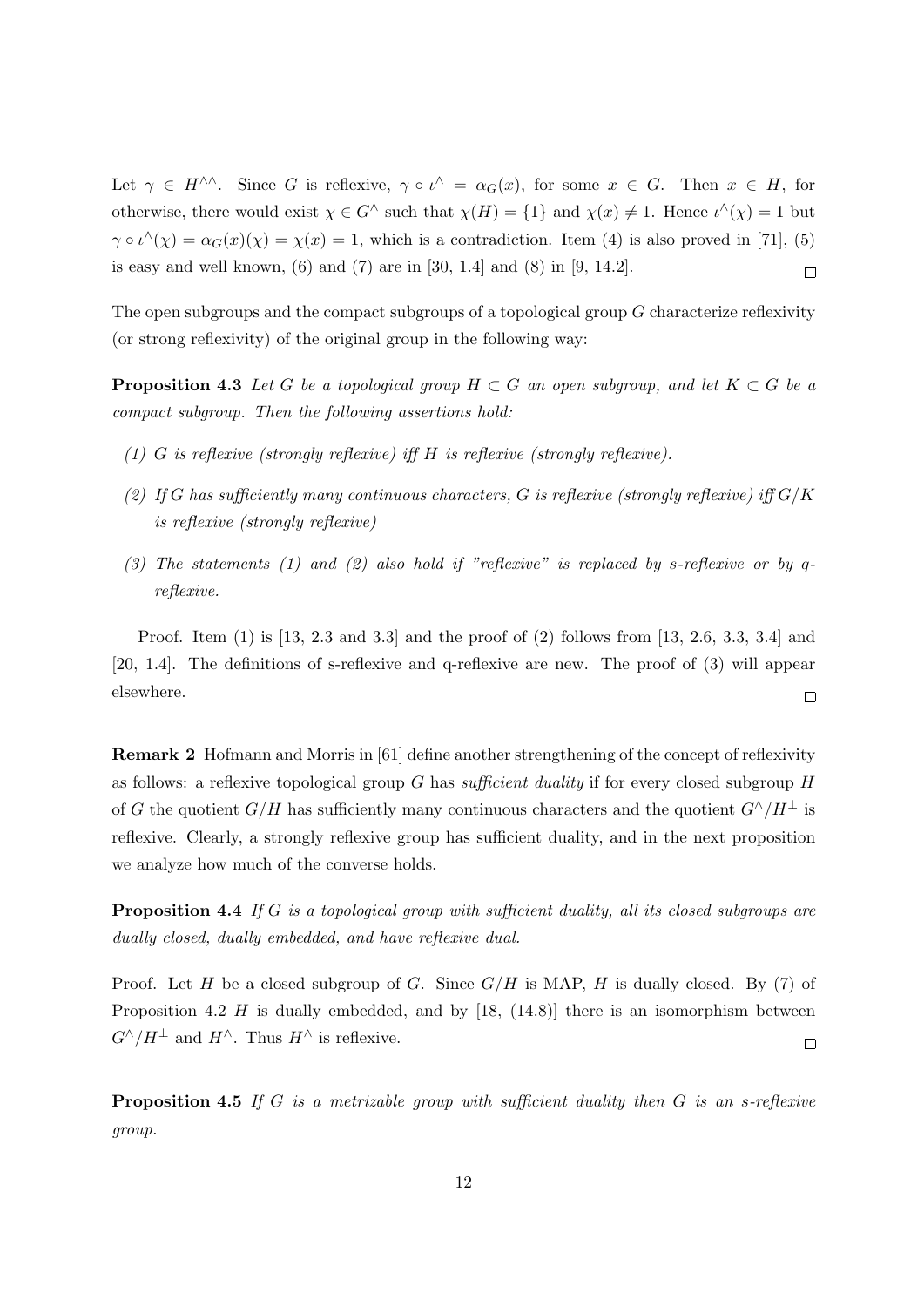Proof. As in the previous proposition, any closed subgroup  $H \leq G$  is dually closed and dually embedded. The results of Propositions 4.2 (4) and 3.1 (4) apply to give that  $\alpha_H$  is a topological isomorphism.  $\Box$ 

### 5 Metrizable and almost metrizable groups.

Metrizable groups are a distinguished class of groups from the point of view of Pontryagin duality theory. As pointed out in Proposition 3.1 (4), if G is a metrizable group  $\alpha_G$  is continuous. If moreover G is locally quasi-convex, then  $\alpha_G$  is injective and relatively open. Thus only surjectivity must be worked out in order to have reflexivity in the class of all metrizable locally quasi-convex groups. The following assertion obtained independently in [25] and [4] is a fundamental result for its many consequences:

**Fact B.** If G is a metrizable group,  $G^{\wedge}$  is a k-space. Therefore,  $G^{\wedge\wedge}$  is complete.

Thus, a reflexive metrizable group must be complete. Example 3.3 shows that completeness is not a sufficient condition for the surjectivity of  $\alpha_G$ .

On the other hand, metrizability of G implies that  $G^{\wedge}$  is hemicompact, and this in turn implies that  $G^{\wedge\wedge}$  is metrizable. Thus, the square of the duality functor applied to the subcategory of metrizable groups  $M$  leads again to  $M$ . This also happens in the broader class of almost metrizable groups which we describe next: the bidual of an almost metrizable group is again almost metrizable, although clearly we cannot expect that the dual of an almost metrizable group be hemicompact.

Recall that a topological space X is called *almost metrizable* if every  $x \in X$  is contained in a compact subset having a countable neighbourhood basis in  $X$ . A topological group  $G$  is almost metrizable if and only if it has a compact subgroup K such that  $G/K$  is metrizable [75]. Cech-complete groups are instances of almost metrizable groups. As a matter of fact a topological group G is Cech-complete if and only if it has a compact subgroup K such that  $G/K$ is metrizable and **complete**  $[4, (2.21)]$ .

Since many reflexivity properties of metrizable groups can be extended to the almost metrizable groups, we study them together in the next proposition:

Proposition 5.1 Let G be an almost metrizable topological group. Then:

(1) G is a k-space,  $[4, (1.24)]$ .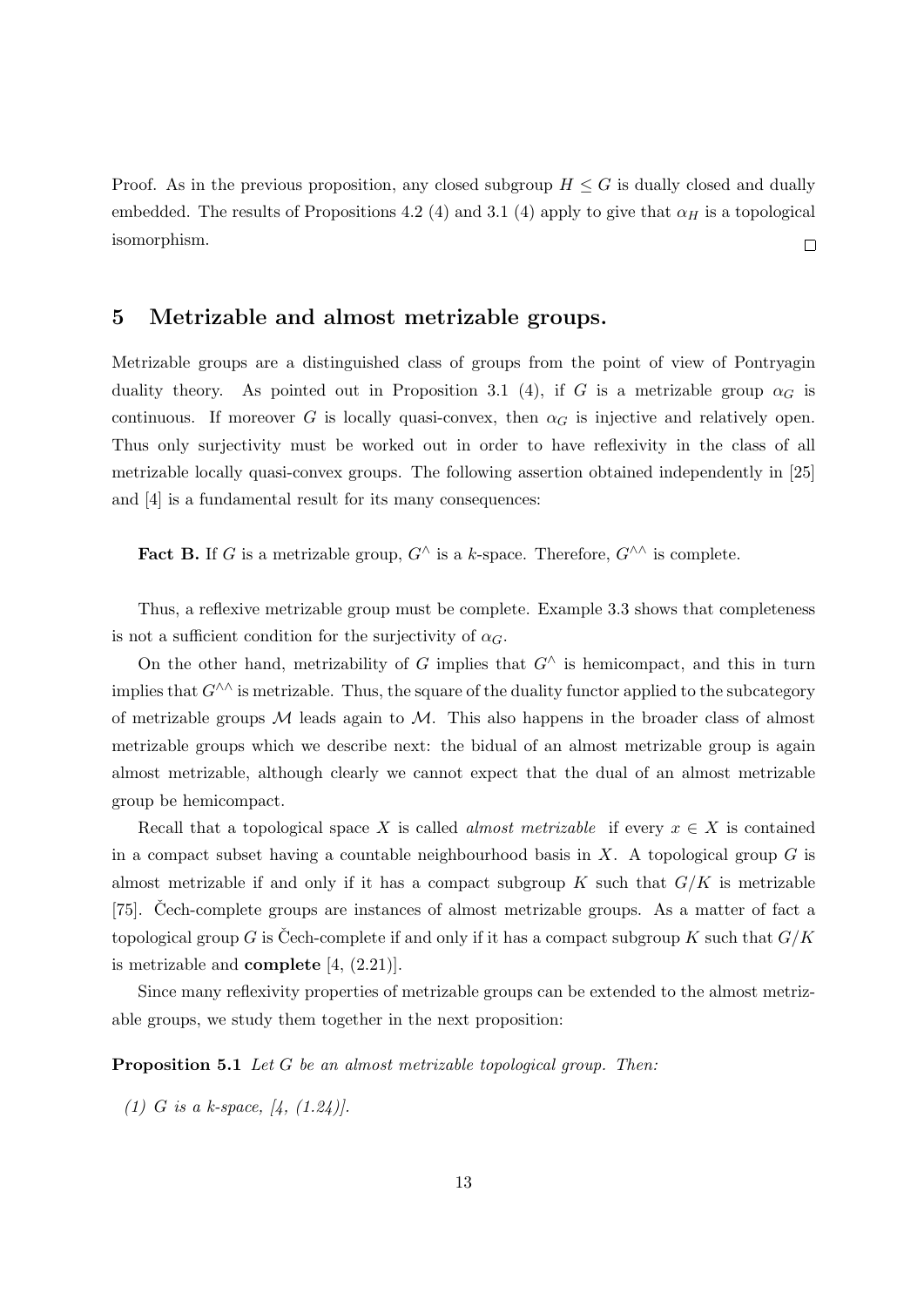- (2) The dual group  $G^{\wedge}$  is a k-space and  $G^{\wedge}$  is Čech-complete [4, (5.20)], in particular almost metrizable.
- (3) The canonical homomorphisms  $\alpha_G$  and  $\alpha_{G^{\wedge}}$  are continuous [Proposition 3.1 (4)].
- $(4)$  If G is furthermore reflexive, every dually closed and dually embedded subgroup of G is reflexive [Proposition 3.1  $(4)$  and Proposition 4.2  $(4)$ ].
- (5) If G is reflexive, closed subgroups of G and of  $G^{\wedge}$  are dually embedded and Hausdorff quotients of G and of  $G^{\wedge}$  are locally quasi-convex, then G is strongly reflexive, [30].

Theorem 5.2 [30] For an almost metrizable topological group, the following assertions are equivalent:

- i) G is strongly reflexive.
- ii) Hausdorff quotients of G and of  $G^{\wedge}$  are reflexive. In other words, G and  $G^{\wedge}$  are q-reflexive.

Question 5.1 [30] Does the above theorem hold if "q-reflexive" is replaced by "s-reflexive"?.

An important feature of metrizable groups is that dense subgroups determine the dual in the following sense:

**Proposition 5.3** Let G be a metrizable topological group and H a dense subgroup of G. Then the dual homomorphism of the inclusion mapping  $j : H \hookrightarrow G$  is a topological isomorphism.

In other words the restriction mapping from  $G^{\wedge}$  to  $H^{\wedge}$  is a topological isomorphism. This result, proved in [4] and [25], originated intensive research to obtain other classes of groups with the same property. In [34] those groups are called determined groups and it is proved under CH that a compact abelian group is determined if and only if it is metrizable. In [55] a new proof is given without CH, and still another proof is provided in [42].

## 6 The class of nuclear groups

The class of nuclear groups was formally introduced by Banaszczyk in [9]. A source for inspiration was his previous work [12], where he studied the behaviour of closed subgroups and quotients by closed subgroups of nuclear vector spaces. Earlier he had studied similar questions for Banach spaces, and he was aware that, from some point of view, nuclear spaces -rather than Banach spaces- are natural generalization of finite dimensional vector spaces. So he set out to find a class of topological groups embracing nuclear spaces and locally compact abelian groups (as natural generalizations of finite-dimensional vector spaces). This was the origin of the class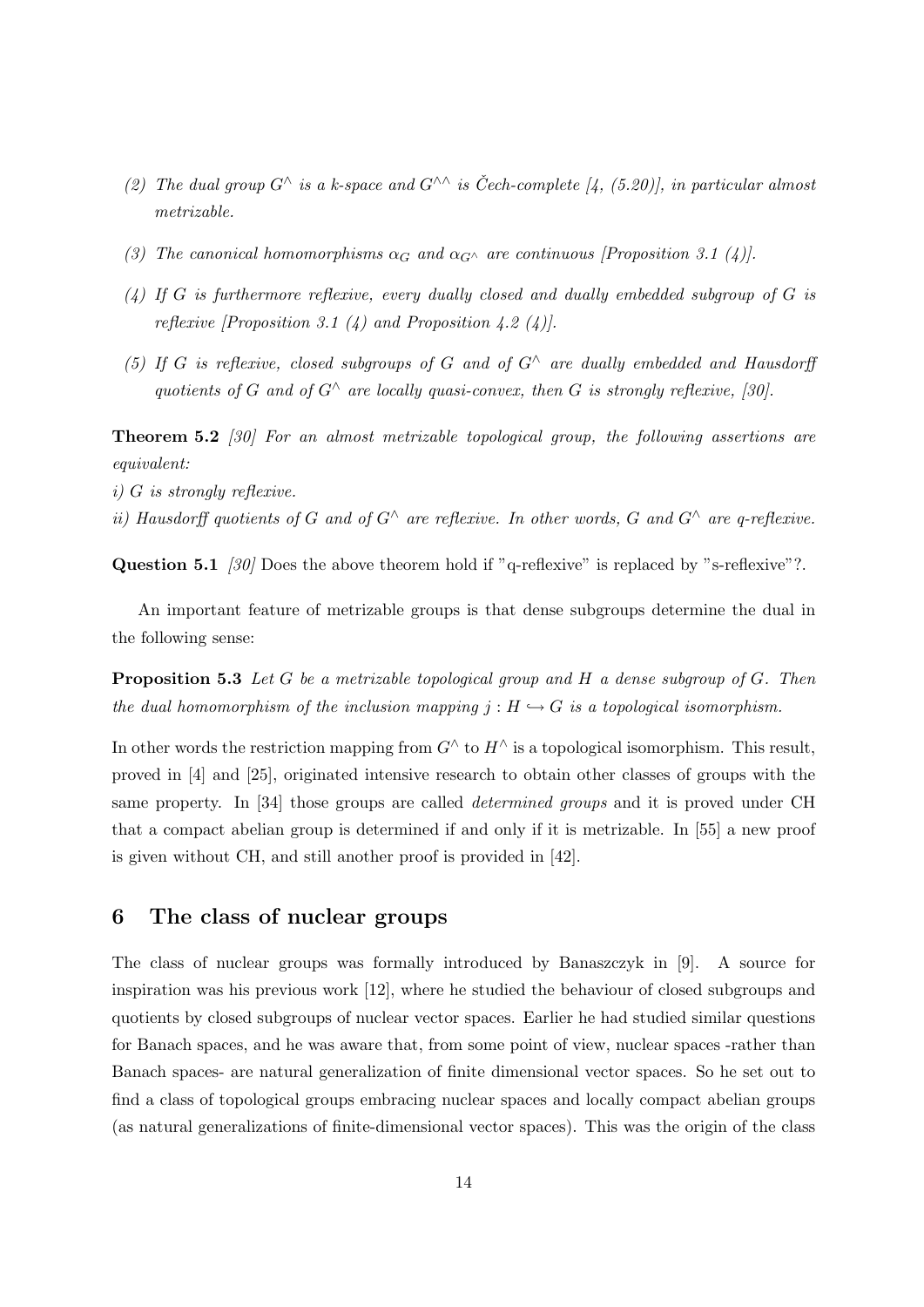of nuclear groups: the definition of the latter in [9] is very technical, as could be expected from its virtue of joining together objects of such different classes. A nice survey on nuclear groups is also provided by L. Außenhofer in [6]. The following are outstanding facts concerning the class of nuclear groups:

- $(Nu c_1)$  Nuclear groups are locally quasi-convex, [9, 8.5].
- $(Nuc_2)$  Products, subgroups and quotients of nuclear groups are again nuclear, [9, 7.5].
- $(Nuc_3)$  Every locally compact abelian group is nuclear, [9, 7.10].
- $(Nuc_4)$  A nuclear locally convex space is a nuclear group, [9, 7.4]. Furthermore, if a topological vector space E is a nuclear group, then it is a locally convex nuclear space,  $[9, 8.9]$ .
- (Nuc<sub>5</sub>) If G is a nuclear group, every  $\omega(G, G^{\wedge})$ -compact subset is compact in the original topology of G, [14].

 $Nuc_5$  gives rise to the following:

**Fact C.** If G is a nuclear group, then  $G^{\wedge}$  and  $(G^{\dagger})^{\wedge}$  coincide not only algebraically but also topologically.

Fact C can be proved for LCA-groups by means of the Glicksberg Theorem. However the class of nuclear groups is extraordinarily bigger. As a consequence we can obtain a family of groups for which the canonical mapping into the bidual is not continuous.

**Example 6.1** If G is a nuclear reflexive nonprecompact group, and  $G^+ := (G, \omega(G, G^{\wedge}))$ , then  $\alpha_{G^+}$  is non-continuous. In particular, if G is locally compact noncompact  $\alpha_{G^+}$  is not continuous.

Proof. The topologies of G and of  $G^+$  are distinct since G is nonprecompact. By fact C the duals and hence the biduals of G and of  $G^+$  coincide, therefore  $\alpha_{G^+} = \alpha_G$  as mappings. Since  $\alpha_G : G \to G^{\wedge \wedge}$  is a topological isomorphism,  $\alpha_{G^+}$  cannot be a topological isomorphism. By Proposition 3.1 (5)  $\alpha_{G^+}$  is open, therefore it is **not** continuous.  $\Box$ 

**Proposition 6.1** Let G be a nuclear group and  $H \subset G$  a closed subgroup. The following duality results hold:

(1) The canonical homomorphisms  $\alpha_G$  and  $\alpha_H$ , and  $\alpha_{G/H}$  are injective and relatively open.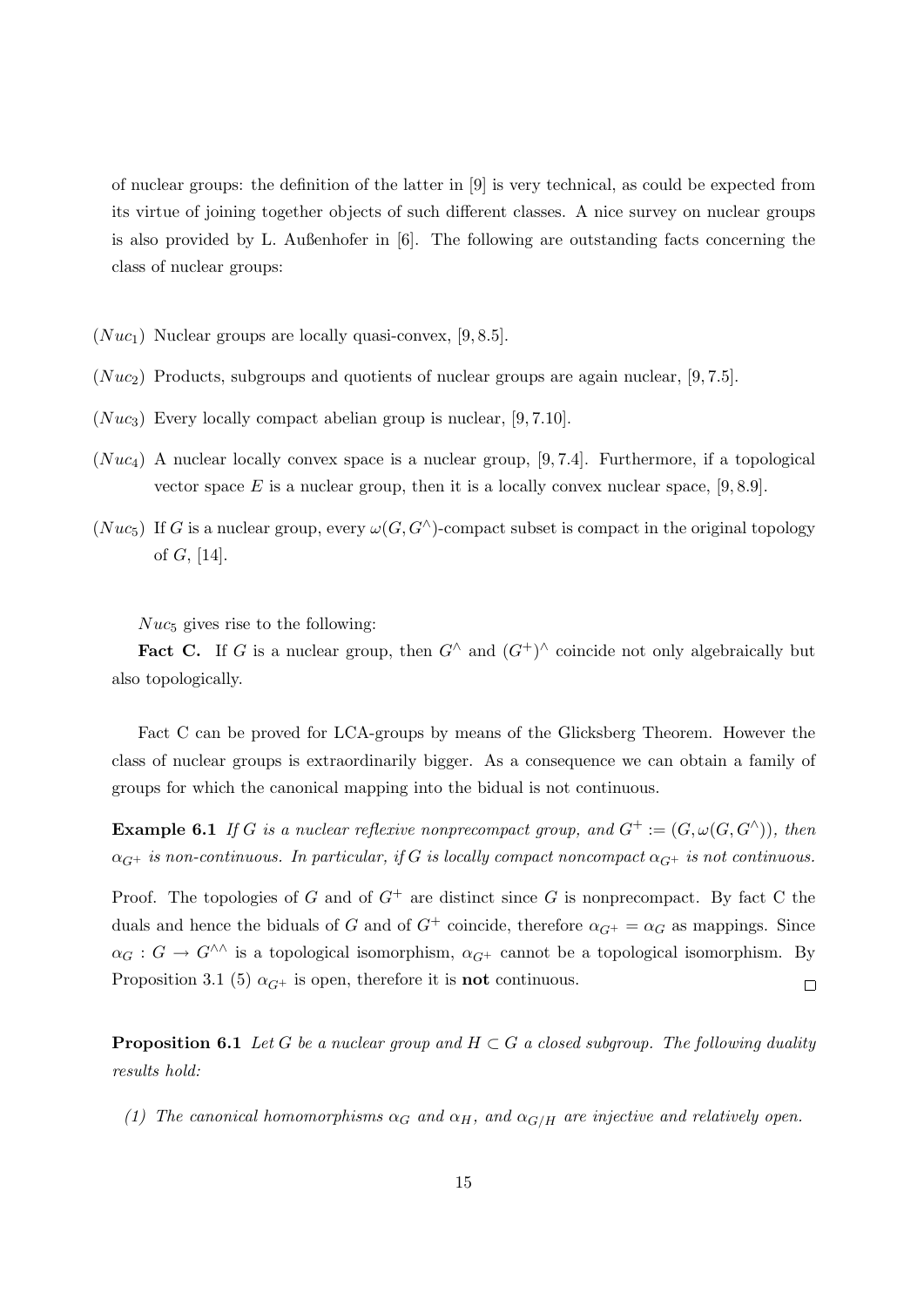- (2) Closed subgroups of G are dually closed and dually embedded,  $[9, 8.3]$  and  $[9, 8.6]$ .
- (3) If G is moreover complete,  $\alpha_G$  is an open isomorphism, [4, 21.5].
- $(4)$  If G is a complete k-space, it is reflexive and its closed subgroups are also reflexive. Hence nuclear complete k-spaces are s-reflexive.
- (5) If G is Čech-complete, its dual group  $G^{\wedge}$  is also nuclear, [4, 20.36] and strongly reflexive, [4, 20.35].
- (6) If G is moreover metrizable, the following equivalences hold:

G is complete  $\Leftrightarrow G$  is reflexive  $\Leftrightarrow G$  is strongly reflexive

it is strongly reflexive, [4, 20.35].

Proof. Item (1) derives from  $Nuc_1$ ,  $Nuc_2$ , and Proposition 3.1 (5). Item (4) can be obtained from  $Nuc_1$ , (3) and and Proposition 3.1 (4). Item (6) is consequence of (4), (5) and Fact B.

Remark 3 (i) In spite of the good stability properties of the class of nuclear groups, the dual of a nuclear group may not be nuclear. The constraint of (5) in Proposition 6.1 cannot be totally withdrawn.

(ii) Observe that metrizability as well as nuclearity are essential in Proposition 6.1 (6). Examples of noncomplete reflexive P-groups (therefore nuclear) are provided in [38]. On the other hand  $L^2_{\mathbb{Z}}[0,1]$  is complete metrizable and nonreflexive (see Example 3.3).

(iii) Example 3.2 provides a reflexive nuclear space which is not strongly reflexive as proved in  $[9, 17.7]$ . The proof also shows that it is neither q-reflexive, nor s-reflexive.

## 7 Precompact groups

An abelian topological group  $G$  is precompact if for every neighborhood of zero  $V$  there exists a finite subset  $F \subset G$  such that  $G = F + V$ . As already indicated in Section 2, the class of precompact Hausdorff abelian groups can be identified with the class of subgroups of  $\mathbb{T}^{\alpha}$ , where  $\alpha$  is any cardinal number. Thus, a precompact Hausdorff group is not only locally quasi-convex, it is even nuclear by  $Nuc_2$  and  $Nuc_3$ . The topology of a precompact Abelian group G is precisely  $\omega(G, G^{\wedge}).$ 

A "sort of reflexivity" can be considered for the class of precompact abelian Hausdorff groups. In fact, taking the pointwise convergence topology in the character groups instead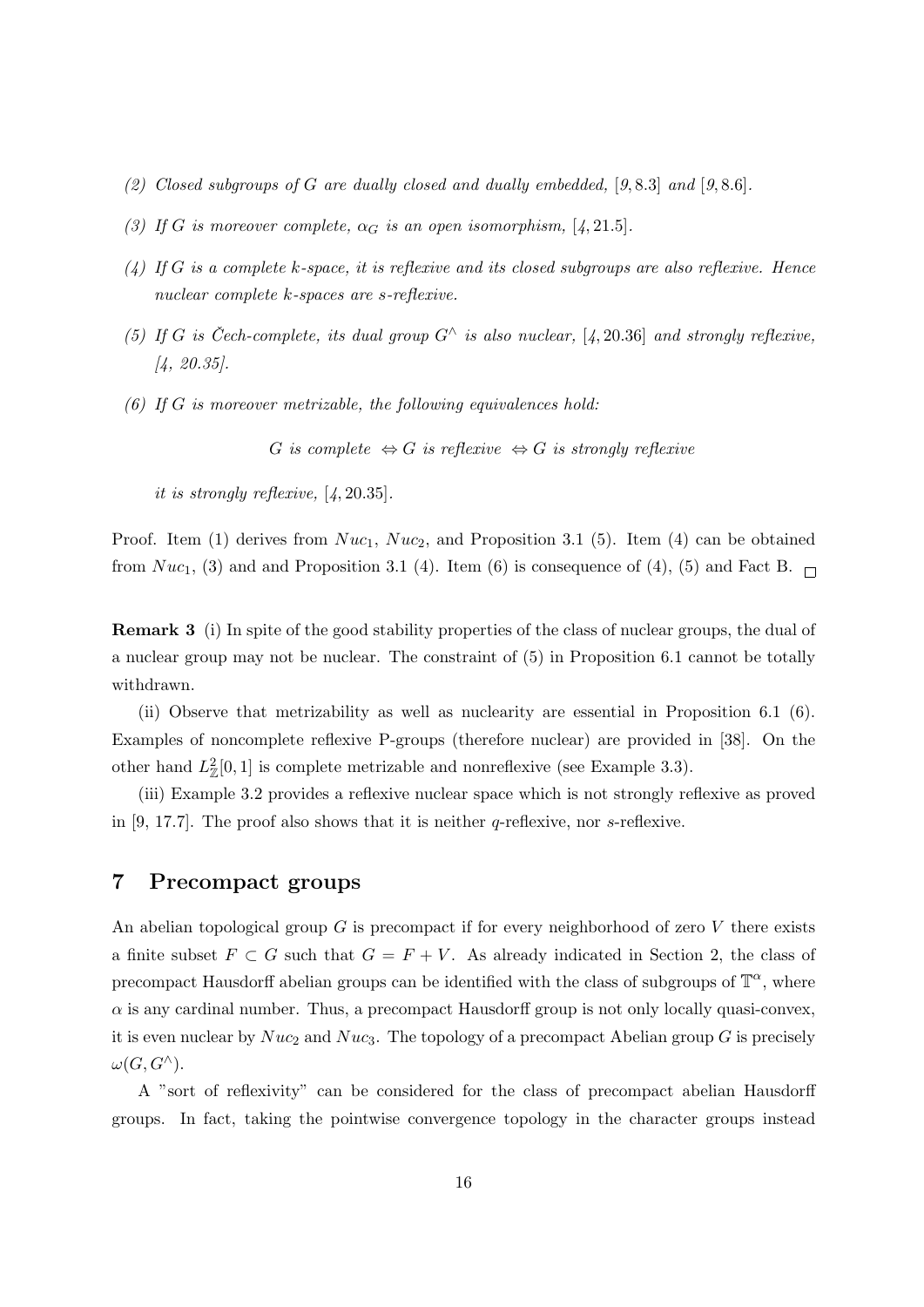of the compact-open topology, a precompact group  $G$  is topologically isomorphic to its bidual, [74]. This has been recently denominated the Comfort-Ross duality.

We turn now to the "standard" reflexivity. It follows from Fact B that a precompact reflexive metrizable group must be compact. Locally compact, non-compact abelian groups endowed with their Bohr topology are examples of precompact nonmetrizable nonreflexive groups (See Example 6.1). Observe that the dual groups of the latter are locally compact.

Since the class of precompact groups is included in that of nuclear groups, the statements of Proposition 6.1 apply for them. Further results specific for this subclass are the following:

**Proposition 7.1** Let G be a precompact group. Then the following assertions hold:

- (1) The equicontinuous subsets in  $G^{\wedge}$  are finite.
- (2) The mapping  $\alpha_G$  is continuous if and only all the compact subsets of  $G^{\wedge}$  are finite.
- (3) If the compact sets of G and of  $G^{\wedge}$  are finite, then G is reflexive.

Proof. In order to prove (1), consider an equicontinuous subset A in  $G^{\wedge}$ . Then  $A^{\triangleleft}$  is a neighborhood of zero in G and its closure in the completion  $\tilde{G}$  of G is also is a neighborhood of zero in  $\tilde{G}$ , which we call  $\overline{A^{\triangleleft}}$ . The set  $(\overline{A^{\triangleleft}})^{\triangleright} = (A^{\triangleleft})^{\triangleright}$  is compact in  $(\tilde{G})^{\wedge}$  and thus finite. Item (2) is a corollary of  $(1)$  and Proposition 3.1  $(2)$ . Item  $(3)$  yields from  $(1)$ ,  $(2)$  and Proposition 3.1  $(5)$ and (6).  $\Box$ 

Question 7.1 Are there strongly reflexive precompact noncompact groups?

### 8 Pseudocompact groups

A Hausdorff topological group G is said to be pseudocompact if it is pseudocompact as a topological space, that is if every continuous real function defined on  $G$  is bounded. This property matched with the algebraic structure of the supporting set produces the highly interesting class of pseudocompact groups, which has been intensively studied by Comfort, Dikranjan, Galindo, van Mill, Shakmatov, and some others. The first relevant properties of this class of groups are the following:

- $(Psc_1)$  Every pseudocompact group is precompact, [37, 1.1].
- $(Psc_2)$  A Hausdorff topological group G is pseudocompact iff it is  $G_{\delta}$ -dense in its Stone-Cech compactification  $\beta G$ , [59, Theorem 28].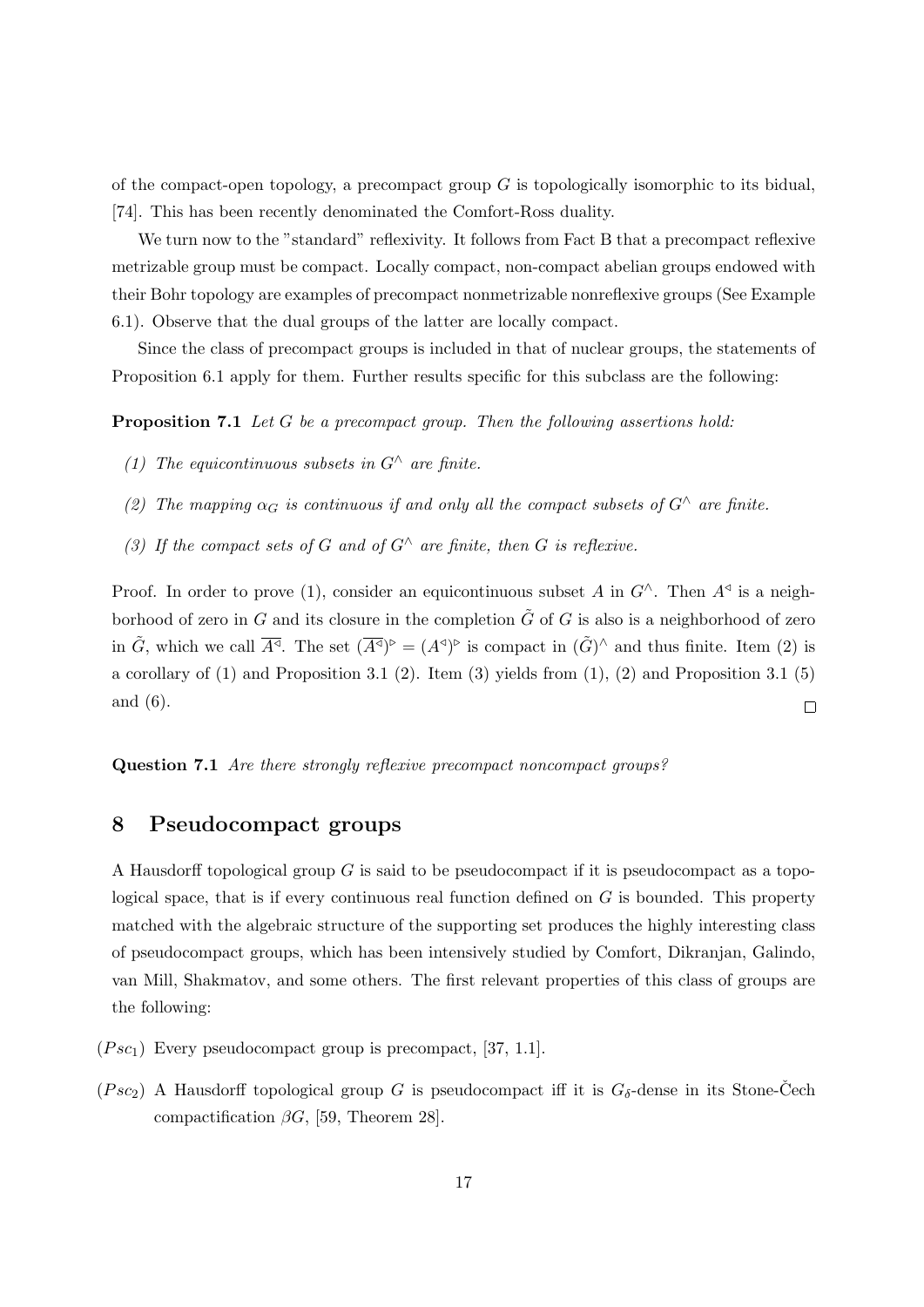(Psc<sub>3</sub>) The Bohr compactification of a pseudocompact group G coincides with its Stone-Čech compactification  $\beta G$ . Thus, the group operation of G can be continuously extended to  $\beta G$ , [37, Theorem 4.1].

Examples of pseudocompact groups are the  $\Sigma$ -products of uncountable families of compact groups. It can be easily proved that a locally finite family of open sets in a pseudocompact space must be finite and consequently a paracompact pseudocompact space is necessarily compact. In particular, a metrizable pseudocompact group is compact, and if it is infinite its size must be  $\geq c$ .

The following characterization of pseudocompact groups within the class of precompact groups is provided in [56, (3.4)]. Since it is an important result, we write the proof filling out some details.

**Proposition 8.1** Let G be a precompact group. Then G is pseudocompact if and only if every countable subgroup of  $G^{\wedge}$  is h-embedded in  $(G^{\wedge}, \omega(G^{\wedge}, G)).$ 

Proof.  $\Rightarrow$ ) Assume that G is pseudocompact and consequently its topology is  $\omega(G, G^{\wedge})$ . Let H be a countable subgroup of  $G^{\wedge}$ ,  $H^{\perp}$  its inverse polar and take the quotient  $\frac{G}{H^{\perp}}$  endowed with the topology  $\omega(\frac{G}{H^{\perp}}, H)$  where H is now identified with a group of characters of  $\frac{G}{H^{\perp}}$ . Obviously H separates the points of  $\frac{G}{H^{\perp}}$ .

It is straightforward to check that the canonical projection

$$
\pi : (G^{\wedge}, \omega(G^{\wedge}, G)) \to (\frac{G}{H^{\perp}}, \omega(\frac{G}{H^{\perp}}, H))
$$

is continuous and therefore the image group is also pseudocompact. The latter is also metrizable, since its dual group H is countable. Thus  $(\frac{G}{H^{\perp}}, \omega(\frac{G}{H^{\perp}}, H))$  being pseudocompact and metrizable must be compact, and consequently H is discrete. Any character  $\phi : H \to \mathbb{T}$  can be considered as the evaluation on a point of  $\frac{G}{H^{\perp}}$ , say  $g + H^{\perp}$ , or equivalently, there exists  $g \in G$  such that  $\phi(\psi) = \psi(g)$  for all  $\psi \in H$ . This means that  $\phi$  can be extended to  $\alpha_G(g)$ , a continuous character on  $(G^{\wedge}, \omega(G^{\wedge}, G)).$ 

 $\Leftarrow$ ) In order to prove that G is pseudocompact, it is enough to see that G is  $G_{\delta}$ -dense in its Bohr-compactification bG. Let V denote a  $G_{\delta}$ -set in bG containing the neutral element. Then  $V \supset \bigcap_{n\in\mathbb{N}} F_n^{\triangleright}$  where  $F_n$  is some finite subset of  $G^{\wedge}$ , for each  $n \in \mathbb{N}$ . Call  $H := \langle \bigcup_{n\in\mathbb{N}} F_n \rangle$  the subgroup generated by  $\bigcup_{n\in\mathbb{N}} F_n$ . Clearly H is countable and  $V \supset H^{\perp}$  (now the annhilator is taken in bG). If p denotes an element in bG,  $p_{|H}$  is a character which by the assumption can be extended to a continuous character on  $(G^{\wedge}, \omega(G^{\wedge}, G))$ . Therefore it exists  $g \in G$  such that  $\alpha_G(g)_{|H} = p$ . Thus  $(p+V) \cap \alpha_G(G) \neq \emptyset$ , which proves that G is  $G_\delta$ -dense in bG.  $\Box$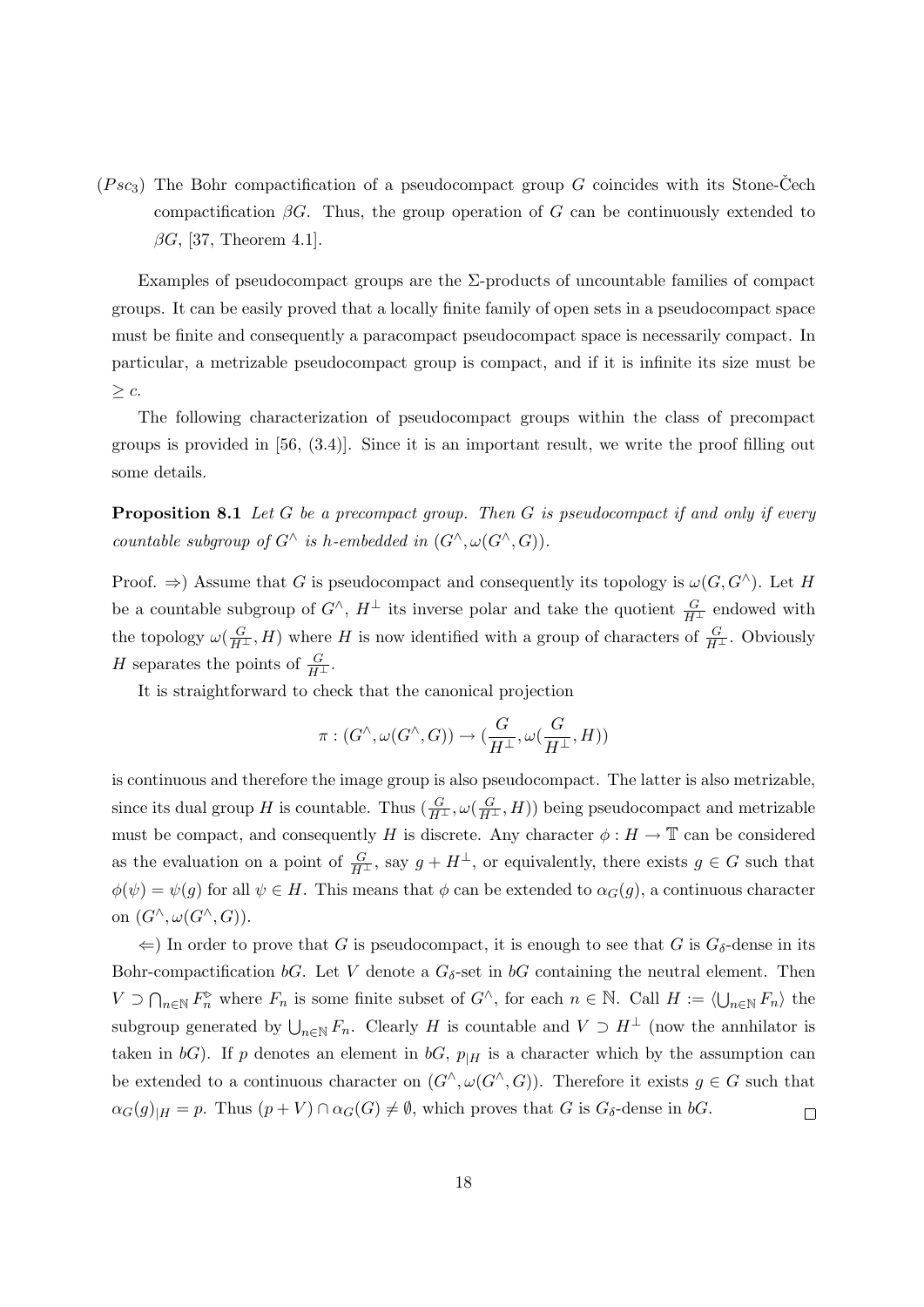We will use frequently the following assertion proved in [1, 2.1]:

Fact D. If a topological group has the property that its countable subgroups are hembedded, then its compact subsets must be finite.

We enumerate now some properties of pseudocompact groups related to reflexivity.

Proposition 8.2 Let G be a pseudocompact group. Then the following assertions hold:

- (1) Every  $w(G^{\wedge}, G)$ -compact subset of  $G^{\wedge}$  is finite. Consequently, every compact subset of  $(G^{\wedge}, \tau_{co})$  is also finite.
- (2) The mapping  $\alpha_G$  is continuous, injective and relatively open. Thus, G is reflexive if and only if  $\alpha_G$  is surjective.
- (3) If the compact sets of G are finite, then the group G is reflexive.
- (4) G is a dual group. In fact, G is topologically isomorphic to  $(G^{\wedge}, w(G^{\wedge}, G))^{\wedge}$ .
- (5) If the countable subgroups of G are h-embedded, then  $G^{\wedge}$  is also pseudocompact with countable subgroups h-embedded. Moreover, G is reflexive.
- (6) G is topologically isomorphic to a Hausdorff quotient of a reflexive pseudocompact group.
- (7) There exist pseudocompact reflexive non strongly reflexive groups.

Proof. The first assertion of (1) follows from Proposition 8.1 and fact D. Another proof is provided in [56, 4.4].

The continuity of  $\alpha_G$  in (2) follows from (1) and Proposition 3.1 (2). Since G is locally quasi-convex,  $\alpha_G$  is injective and relatively open by Proposition 3.1(5). Thus, the reflexivity of G is reduced to check that  $\alpha_G$  is surjective.

Under the assumption of (3), the compact-open topology in  $G^{\wedge}$  coincides with  $\omega(G^{\wedge}, G)$ , and this implies that  $\alpha_G$  is surjective. Now the reflexivity of G follows from (2).

In order to prove (4) observe first that  $(G^{\wedge}, w(G^{\wedge}, G))^{\wedge}$  may be algebraically identified with G for any topological group G. Since  $w(G^{\wedge}, G)$ -compact subset of  $G^{\wedge}$  are finite by (1), it follows that the compact-open topology in  $(G^{\wedge}, w(G^{\wedge}, G))^{\wedge}$  coincides with  $w(G, G^{\wedge})$ .

The assumption of (5) implies that the compact subsets of  $G$  are finite (Fact D), and the dual of G is  $(G^{\wedge}, \omega(G^{\wedge}, G))$ . By  $(4)$ ,  $(G^{\wedge}, \omega(G^{\wedge}, G))^{\wedge} = (G, \omega(G, G^{\wedge}))$ , and the "only if" part of Proposition 8.1 implies that  $G^{\wedge}$  is pseudocompact.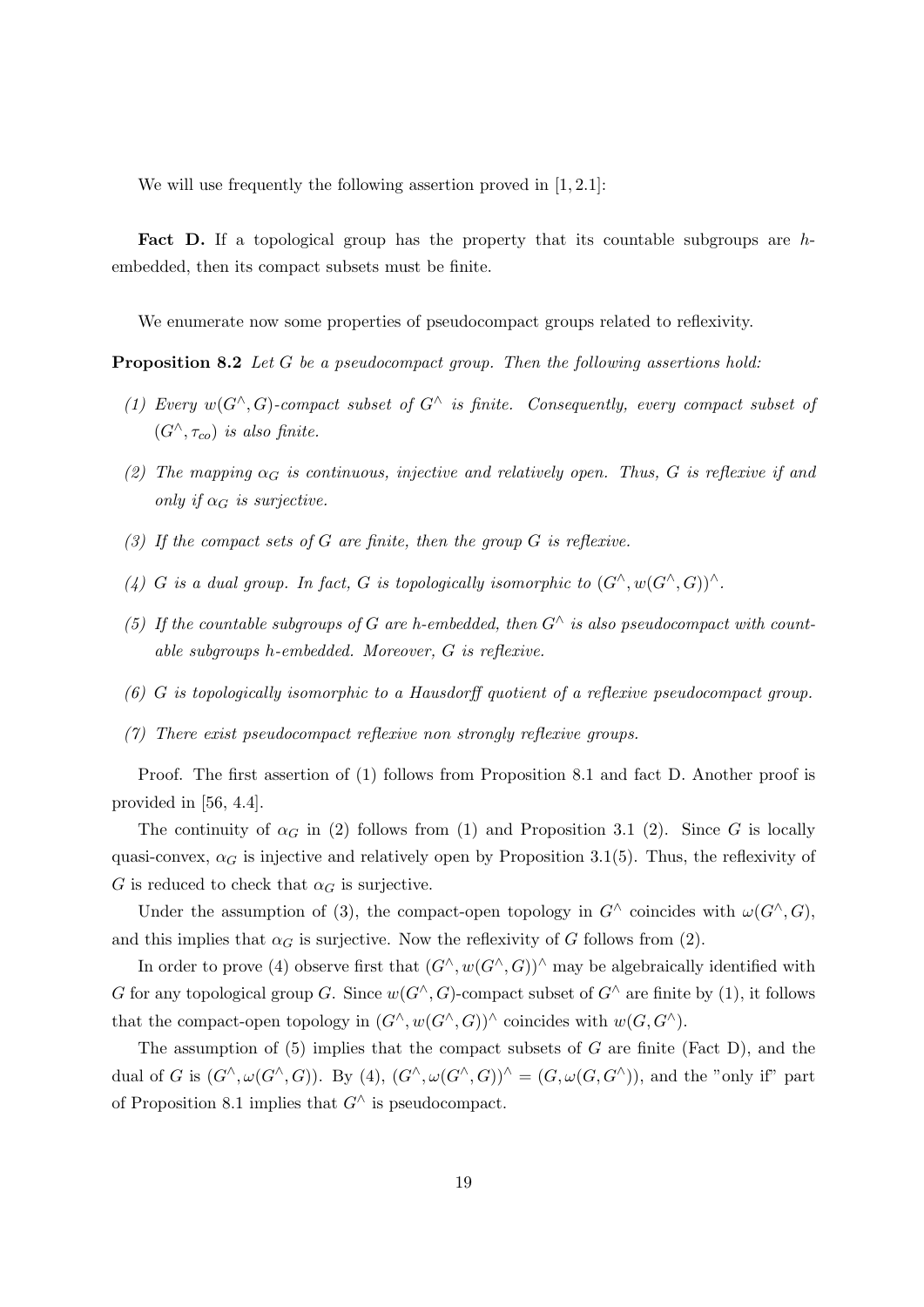The assertion  $(6)$  is  $[1, 4.4]$ . For the proof of  $(7)$  observe that any pseudocompact group G, can be identified with a quotient  $H/L$ , where H is a pseudocompact group such that all its countable subgroups are h-embedded and L is a closed pseudocompact subgroup of  $H$  [41, 5.5]. By (5) H is reflexive, and the quotient  $H/L$  need not be reflexive. This already proves (7), even more, there are reflexive pseudocompact groups which are not q-reflexive. It can be seen further that the closed subgroups of reflexive pseudocompact groups need not inherit reflexivity. In fact, take a non reflexive pseudocompact group  $G$  and let  $H$  and  $L$  be as above. Observe that  $L^{\perp}$  is a closed subgroup of  $H^{\wedge}$  and  $(L^{\perp})^{\wedge} \cong \frac{H^{\wedge\wedge}}{L^{\perp\perp}}$ . Since L is dually closed and H is reflexive,  $H^{\wedge\wedge}$  $\frac{H^{\wedge\wedge}}{L^{\perp\perp}}\cong H/L\cong G$  and consequently  $H^\wedge$  is a pseudocompact reflexive group (by (5)) with a nonreflexive closed subgroup  $L^{\perp}$ .  $\Box$ 

Question 8.1 Are there strongly reflexive pseudocompact non-compact groups?. Are there q-reflexive pseudocompact noncompact groups?.

Observe that if the first question above had a positive answer, it could not be witnessed by a pseudocompact group  $G$ , with countable subgroups h-embedded. Otherwise, every countable subgroup  $H$  of  $G$  carries the maximal precompact topology and thus its dual is compact. By Fact D the countable subgroups of G must be closed therefore reflexive, by the strong reflexivity of G. The contradiction now is that any precompact group does not have infinite discrete subgroups.

Remark 4 The question whether there exist pseudocompact s-reflexive groups seems harder since pseudocompactness is not inherited by the closed subgroups. An instance of this fact is provided by the nonreflexive subgroup  $L^{\perp}$  that appears in the proof of (7) of Proposition 8.2. It cannot be pseudocompact for otherwise  $\alpha_{L^{\perp}}$  should be continuous. But being  $L^{\perp}$  dually closed and dually embedded in the reflexive group  $H^{\wedge}$ ,  $\alpha_{L^{\perp}}$  is already open and bijective, which contradicts that  $L^{\perp}$  is not reflexive.

**Remark 5** Compare Propositions 7.1 (3) and 8.2 (3). If a topological group G is precompact and the compact subsets of G and of  $G^{\wedge}$  are finite then G is reflexive. Under the stronger assumption that the group is pseudocompact, reflexivity is obtained only requiring that the compact subsets of G are finite.

In Section 9 we will give examples of reflexive pseudocompact groups whose compact subsets are not finite.

On the other hand there are precompact nonpseudompact groups  $G$  such that the compact subsets of  $(G^{\wedge}, \omega(G^{\wedge}, G))$  are finite. Any non-measurable subgroup of  $\mathbb T$  is such an example.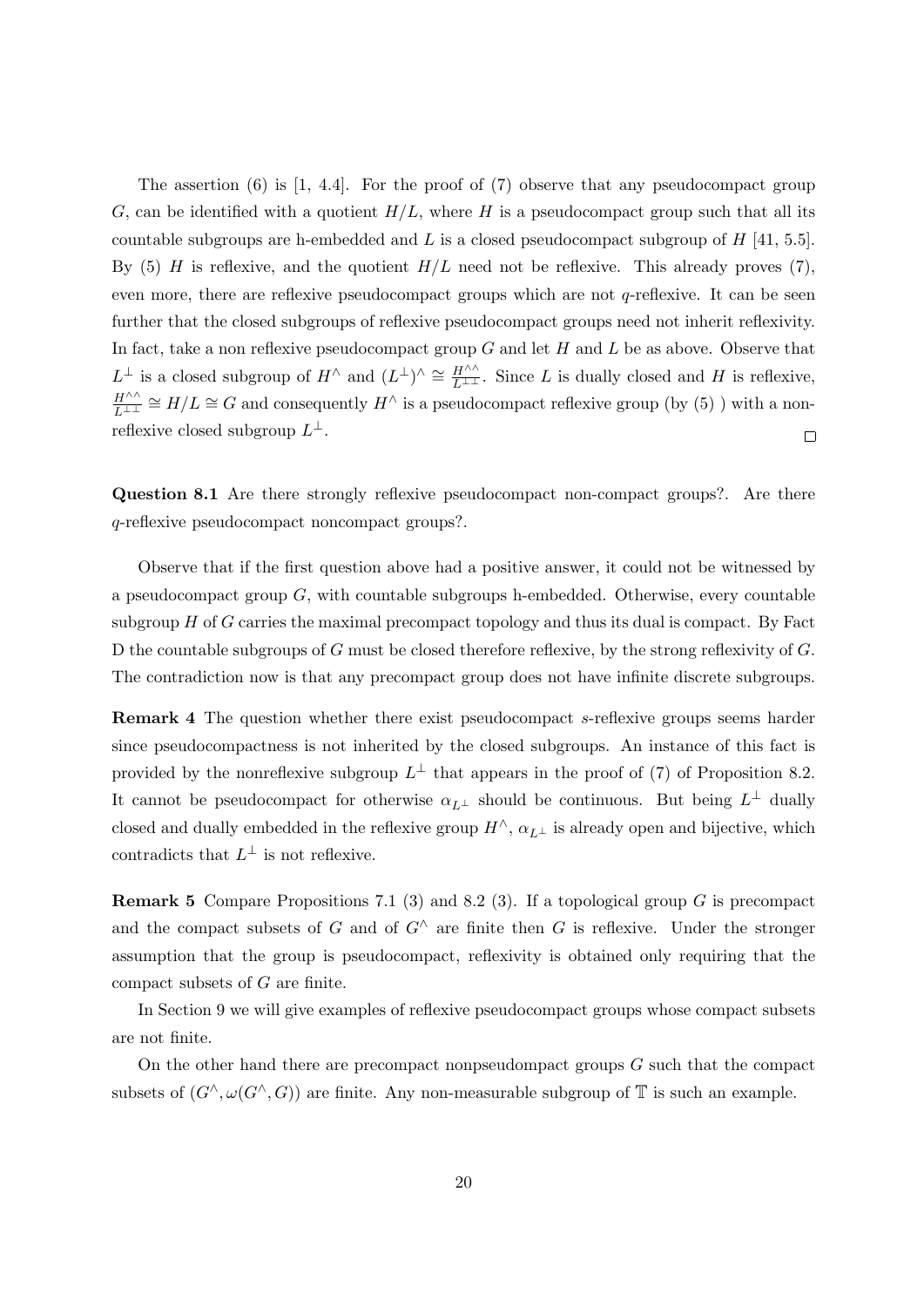**Example 8.1 A family of precompact nonpseudocompact groups.** Let  $G$  denote a nonprecompact nuclear reflexive group, (in particular, G may be a noncompact locally compact group). Then  $G^+$  is a precompact nonpseudocompact group.

**Proof.** In Example 6.1 it is proved that  $\alpha_{G+}$  is not continuous. By (2) in Proposition 3.1 there is a compact subset  $K \subset G^{\wedge}$  that is not equicontinuous, in particular K must be infinite. Clearly  $\omega(G^{\wedge}, G) \leq \tau_{co}$  implies that K is also  $\omega(G^{\wedge}, G)$ -compact which together with (1) of Proposition 8.2 implies that  $G^+$  is not pseudocompact.

## 9  $\omega$ -bounded groups and P-groups

In 2008 Nickolas asked about the existence of nondiscrete reflexive P-groups. A positive answer was provided in [49], a very suggestive paper, where it is also proved that the dual of a Pgroup is  $\omega$ -bounded, in particular pseudocompact. Thus, the obtention of a class of reflexive nondiscrete P-groups in the mentioned paper is accompanied with the parallel obtention of a class of pseudocompact, noncompact reflexive groups.

In this section we recall the definitions and collect some properties of the two classes of groups mentioned in the title, which are related by duality. As pointed out in [49], loosely speaking the class of P-groups is "near" to the class of discrete groups, and the same happens with their duals, the class of  $\omega$ -bounded groups is "near" to that of compact groups.

A topological group G is said to be  $\omega$ -bounded if every countable subset  $M \subset G$  is contained in a compact subset of G. Clearly, "countable subset" may be replaced by "countable subgroup" in the definition of  $\omega$ -bounded group. If G is  $\omega$ -bounded and separable, then G is compact. The following fact whose proof is straightforward will be often used in the sequel:

**Fact E.** Every  $\omega$ -bounded group is pseudocompact, and hence precompact.

We recall that a topological space X is a P-space if all of its  $G_{\delta}$ -sets are open. An Abelian topological group which is a  $P$ -space is called a  $P$ -group. For general properties on  $P$ -spaces and P-groups the reader can consult [3], where a whole section is devoted to them. We only mention here what is needed for our aims, and for this reason the P-groups in the sequel are assumed to be Hausdorff.

A P-group has a basis of neighborhoods of the neutral element consisting of open subgroups and hence, it can be embedded in a product of discrete groups. Consequently, from  $Nuc_3$  and  $Nuc_2$  it follows that the class of P-groups is included in that of nuclear groups and therefore we can freely apply the results about nuclear or locally quasi-convex groups so far stated to this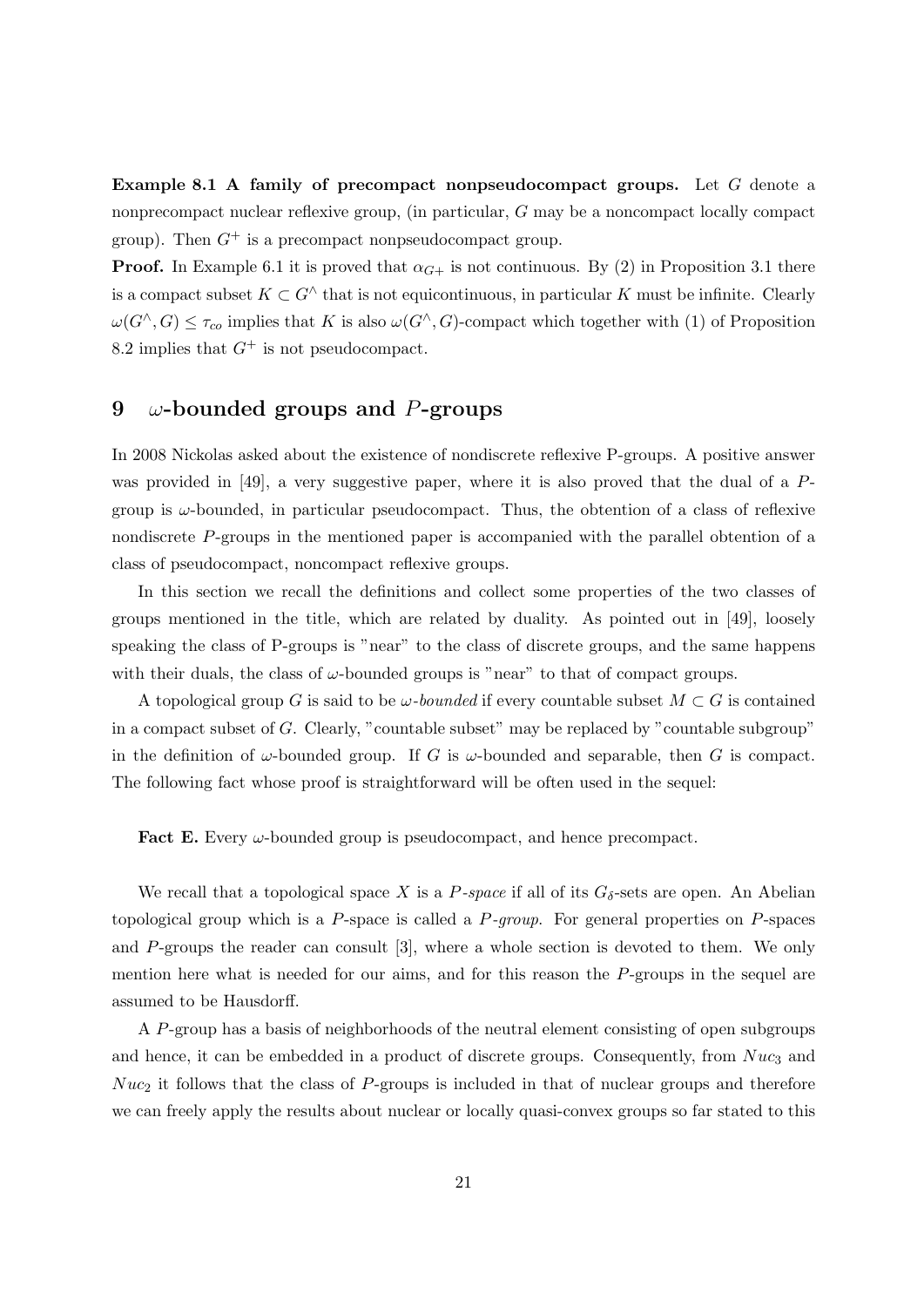new subclass of groups.

Any topological group  $(G, \tau)$  gives rise to a P-group. In fact, let  $P\tau$  denote the topology generated by the  $G_{\delta}$  subsets of  $\tau$ . It is a group topology, and the pair  $(G, P\tau)$  will be called the P-modification of  $(G, \tau)$  (simply, the P-modification of G and PG, if the original topology of  $G$  is clear). The P-modification is a mechanism to obtain P-groups. In fact, the first example of a reflexive P-group was given in [49], and it consists on the P-modification of a product of discrete groups. Later on, in [50] the same authors prove that the P-modification of any locally compact group is also reflexive. This in particular implies that for a locally compact abelian group  $(G, \tau)$  the topology  $P\tau$  is not compatible with the duality  $(G, G^{\wedge})$  in the sense of [31].

We now state the facts about reflexivity known to hold for P-groups.

Proposition 9.1 Let G be a P-group. Then:

- (1) The mapping  $\alpha_G$  is injective and relatively open.
- (2) The compact subsets of G are finite, and hence the compact-open topology in  $G^{\wedge}$  coincides with  $w(G^{\wedge}, G)$ .
- (3) The countable subgroups of  $G$  are discrete, thus closed and h-embedded.
- (4) The closure of every countable subset of  $G^{\wedge}$  is equicontinuous and therefore compact in the compact-open topology. Consequently, the dual group  $G^{\wedge}$  is  $\omega$ -bounded.
- (5) A countable union of equicontinuous subsets of  $G^{\wedge}$  is equicontinuous.
- (6) The evaluation mapping  $\alpha_{G^{\wedge}}$  is continuous.
	- If G is furthermore reflexive:
- (7) Hausdorff quotients of G are reflexive. Therefore G is q-reflexive.
- (8) G may not be strongly reflexive.

Proof. Assertion (1) follows from Proposition 3.1 (5).

In order to prove  $(2)$  and  $(3)$ , observe that since G is a P-space its topology is finer than the countable complement topology on G. In the latter the compact sets are finite, and the countable subsets are discrete. Thus, the same properties hold in  $G$ , and this already proves (2). Let now  $H$  be a countable subgroup of  $G$ . It is discrete and consequently it must be closed in every group in which it can be embedded. In particular,  $H$  is closed in  $G$ , and by Proposition 6.1 (2) every character on H can be continuously extended to G. So assertion (3) is proved.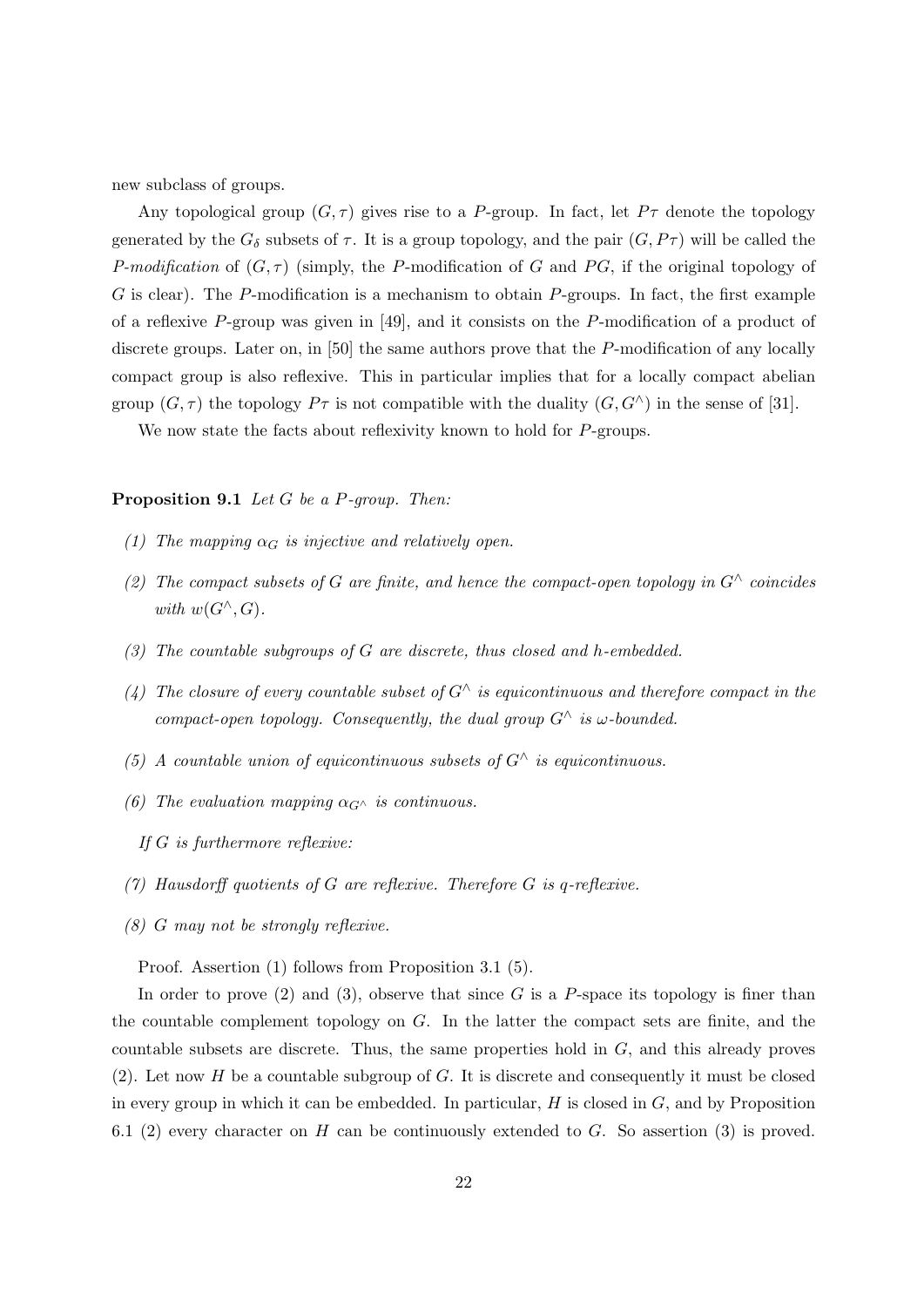In order to prove (4) take a countable subset of  $G^{\wedge}$ , say  $S := \{\psi_n, n \in \mathbb{N}\}\$ . For every  $n \in \mathbb{N}$ ,  $\psi_n^{-1}(\mathbb{T}_+)$  is a neighborhood of zero in G, and  $V := \bigcap_{n\in\mathbb{N}} \psi_n^{-1}(\mathbb{T}_+)$  is also a neighborhood of zero in the P-group G. Hence  $V^{\triangleright}$  is an equicontinuous subset of  $G^{\wedge}$  which contains S. By Ascoli theorem  $V^{\triangleright}$  is compact in the compact-open topology, which coincides with  $w(G^{\wedge}, G)$ by (2). Thus  $\overline{S}$  is equicontinuous and compact, and this also proves the last assertion of (4), in a different way of that given in [49]. The proof of (5) is similar. Pick for each  $n \in \mathbb{N}$  and equicontinuous subset  $L_n \subset G^{\wedge}$ . If  $V_n$  denotes a neighborhood of zero in G such that  $L_n \subset V_n^{\triangleright}$ , then  $\bigcup_{n\in\mathbb{N}} L_n \subset \bigcup_{n\in\mathbb{N}} V_n^{\triangleright} \subset (\bigcap_{n\in\mathbb{N}} V_n)^{\triangleright}$ . Since  $\bigcap_{n\in\mathbb{N}} V_n$  is also a neighborhood of zero, the assertion (5) follows.

Item (6) derives from the fact that  $G^{\wedge}$  is  $\omega$ -bounded, in particular pseudocompact and (2) of Proposition 8.2 applies.

Item (7) is proved in [49], and (8) can be derived from a classical example of Leptin in [67], recalled also in [49]. The example consists on a non reflexive group which is a closed subgroup of the P-modification of the product of c copies of the binary group  $\{0, 1\}$ . Hence, the P-modification itself is a reflexive non strongly reflexive P-group.  $\Box$ 

The following example of a non-reflexive  $\omega$ -bounded group is given in [1, Example 2]:

**Example 9.1** Let I be an arbitrary uncountable index set and  $n \geq 2$  a natural number. For every point  $x \in \mathbb{Z}(n)^I$ , let supp $(x)$  be the set of those  $i \in I$  for which  $x(i) \neq 0$ . Then

$$
\Sigma = \{ x \in \mathbb{Z}(n)^I : |\text{supp}(x)| \le \omega \}
$$

is a dense  $\omega$ -bounded subgroup of the compact topological group  $\mathbb{Z}(n)^I$  (see [3, Corollary 1.6.34]). It is shown in [27] that the evaluation mapping  $\alpha_{\Sigma}$  is continuous but not surjective. In fact,  $\Sigma^{\wedge}$ is the direct sum  $\mathbb{Z}(n)^{(I)}$  with the discrete topology, and hence the bidual group  $\Sigma^{\wedge\wedge}$  is the full product  $\mathbb{Z}(n)^I$  with the Tychonoff product topology.

#### Question 9.1 Are there nondiscrete strongly reflexive P-groups?.

Fact E implies that every  $\omega$ -bounded group G carries the topology  $w(G, G^{\wedge})$  and it can be identified with the dual of  $(G^{\wedge}, w(G^{\wedge}, G))$ , as stated in Proposition 8.2 (4). We relate the compact-open topology in  $G^{\wedge}$  with the P-modification of  $w(G^{\wedge}, G)$  as follows:

**Lemma 9.2** Let G be an  $\omega$ -bounded group. Then:

$$
\omega(G^{\wedge}, G) \le P\omega(G^{\wedge}, G) \le \tau_{co}
$$

Moreover, if every compact subset of  $G$  is contained in the closure of a countable set (in particular, if compact subsets of G are separable), then  $P\omega(G^{\wedge}, G) = \tau_{co}$ .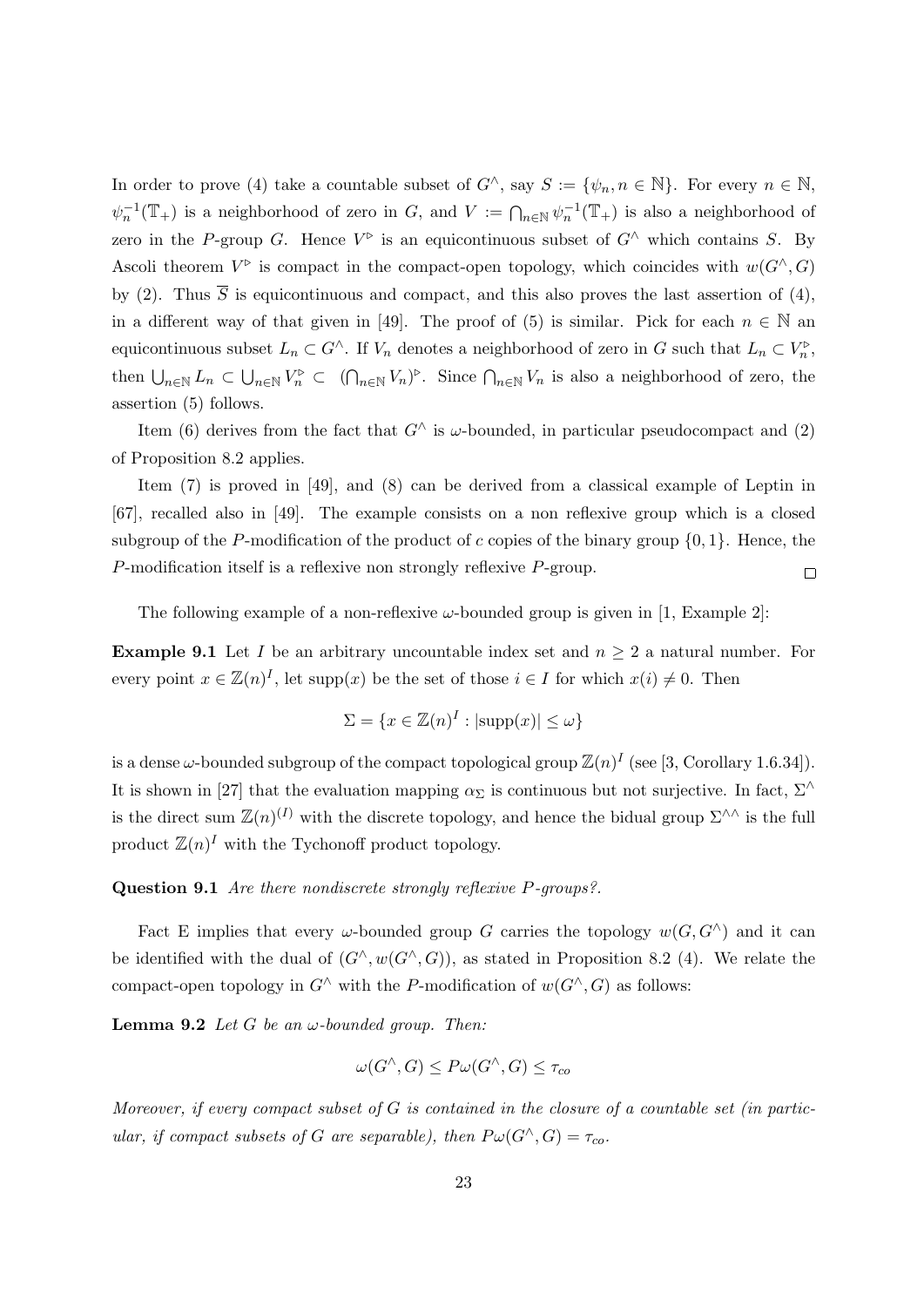Proof. The first inequality is obvious, and in order to prove the second one take  $V :=$  $\bigcap_{n\in\mathbb{N}} F_n^{\triangleright}$ , with  $F_n\subset G$  finite. Clearly, V is a standard basic neighborhood of zero in  $P\omega(G^{\wedge}, G)$ . Since  $\bigcup F_n$  is contained in a compact subset  $K \subset G$ , we get that  $V = (\bigcup F_n)^{\triangleright} \supset K^{\triangleright}$  is a zero neighborhood in  $(G^{\wedge}, \tau_{co})$ .

For the last assertion, pick a compact subset  $K \subset G$ . By the assumption, there exists a countable set  $S := \{x_n, n \in \mathbb{N}\}\subset G$  such that  $K \subset \overline{S}$ . Taking polars,

$$
\overline{S}^{\triangleright} = S^{\triangleright} = \bigcap_{n \in \mathbb{N}} \{x_n\}^{\triangleright} \subset K^{\triangleright}
$$

Consequently  $K^{\triangleright}$  is a neighborhood of zero in  $P\omega(G^{\wedge}, G)$ , which proves that  $\tau_{co} \leq P\omega(G^{\wedge}, G)$ .

 $\Box$ 

If the original group is not  $\omega$ -bounded the last inequality above stated may not hold, as we prove with the next example.

**Example 9.2** If G is a locally compact noncompact topological group, then  $P\omega(G^{\wedge}, G) \nleq \tau_{co}$ (being  $\tau_{co}$  the compact-open topology in  $G^{\wedge}$ ).

Proof. A neighborhood of zero in  $P\omega(G^{\wedge}, G)$  which is not a neighborhood in  $\tau_{co}$  can be found as follows. Since  $G^+$  is not pseudocompact (see Example 8.1), it is neither  $\omega$ -bounded. There exists then a countable set  $S = \{x_n, n \in \mathbb{N}\}\$ in G such that for every compact subset K of  $G^+$ ,  $S \setminus K \neq \emptyset$ . Clearly,  $S^{\triangleright}$  is a neighborhood of zero in  $P \omega(G^{\wedge}, G)$ . It is not a neighborhood of zero in  $\tau_{co}$ , for otherwise it would contain the polar of a compact subset K of G, say  $K^{\triangleright} \subset S^{\triangleright}$ . Now taking inverse polars,

$$
K^{\bowtie}\supset S^{\bowtie}\supset S
$$

As G is locally compact, it has the qcp (see section 3.2), and  $K^{\triangleright\triangleleft}$  is again compact in G. By the Glicksberg Theorem it is also compact in  $G^+$ , and this contradicts the assumption on S.

In [38] it was proved that if G is  $\omega$ -bounded,  $(G^{\wedge}, \omega(G^{\wedge}, G))$  and  $(G^{\wedge}, P\omega(G^{\wedge}, G))$  admit the same continuous characters. More is true:

**Proposition 9.3** Let G be an w-bounded group. Then the groups  $(G^{\wedge}, \omega(G^{\wedge}G))^{\wedge}$  and  $(G^{\wedge}, P\omega(G^{\wedge}G))^{\wedge}$  may be algebraically and topologically identified with  $(G, \omega(G, G^{\wedge}))$ .

Proof. The comment preceding this proposition yields that the groups  $(G^{\wedge}, \omega(G^{\wedge}, G))^{\wedge}$  and  $(G^{\wedge}, P\omega(G^{\wedge}, G))^{\wedge}$  have the same elements. Since  $(G^{\wedge}, \omega(G^{\wedge}, G))$  is precompact, both of them can be algebraically identified with G.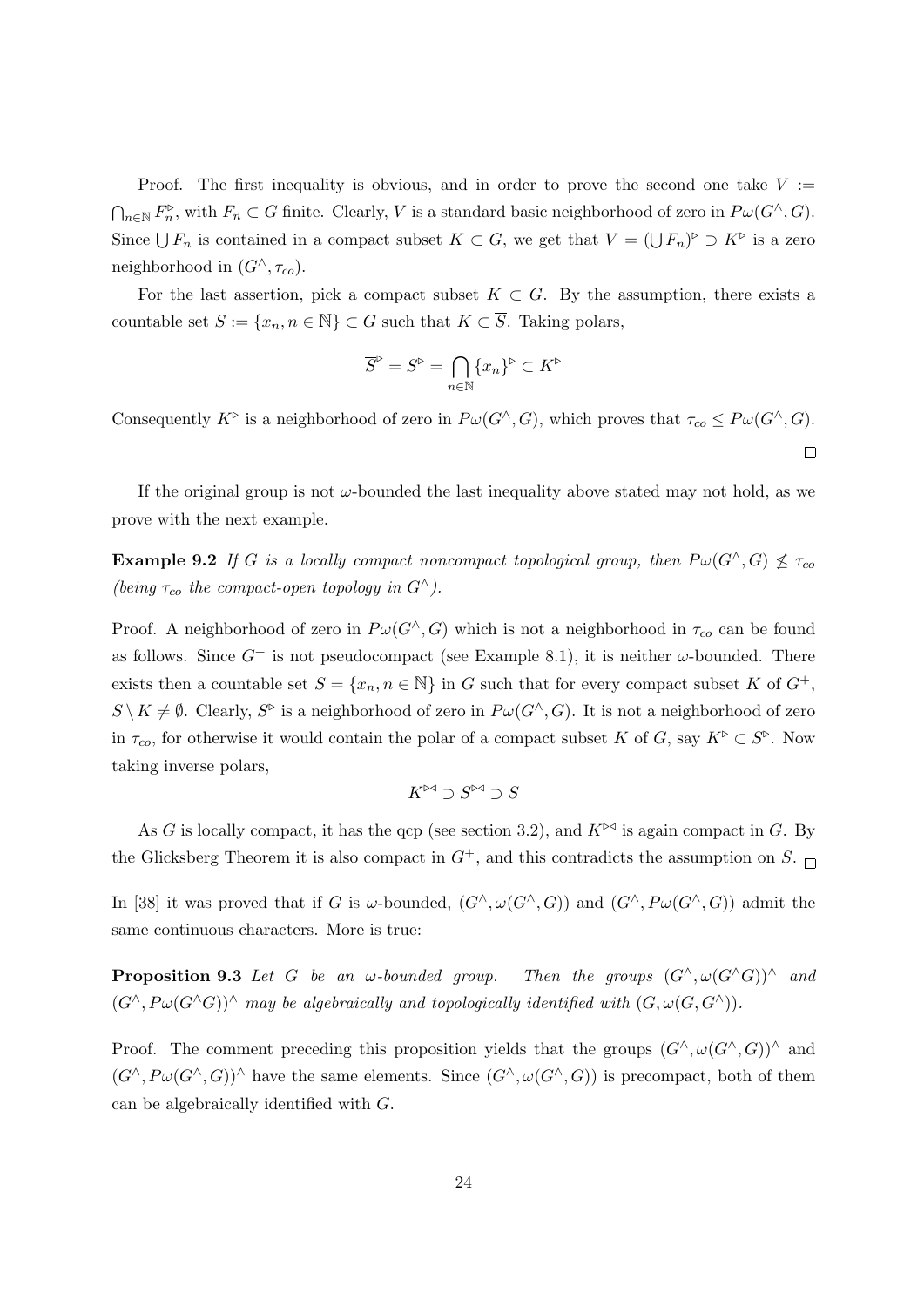By 8.2 (1), the  $w(G^{\wedge}, G)$ -compact subsets of  $G^{\wedge}$  are finite, and the  $P w(G^{\wedge}, G)$ -compact subsets are finite as well (Proposition 9.1). Therefore the corresponding compact-open topologies in the dual G are equal, and coincide with the pointwise convergence topology  $w(G, G^{\wedge})$ .  $\Box$ 

#### **Corollary 9.4** A topological group G is  $\omega$ -bounded if and only if it is the dual of a P-group.

**Remark 6** As said in the initial comments of this section, the dual of a P-group is  $\omega$ -bounded. On the other hand, the dual of an  $\omega$ -bounded group is a P-group if certain requirements on the compact subsets hold, (see Lemma 9.2). In the reverse sense duality works better, as proved in Corollary 9.4.

We detail now some other facts concerning reflexivity of  $\omega$ -bounded groups.

**Proposition 9.5** Let G be an  $\omega$ -bounded group. Then,

- (1) The evaluation mapping  $\alpha_G$  is continuous, open and injective. Therefore G is reflexive if and only if  $\alpha_G$  is surjective.
- (2) G is reflexive provided that every compact subset of G is contained in the closure of a countable set.
- (3) If G is reflexive, the closed subgroups of G are reflexive. Hence, every reflexive  $\omega$ -bounded groups is s-reflexive.
- $(4)$  If every compact subset of G is contained in the closure of a countable set then G has sufficient duality.

Proof. The proof of (1) is covered by Fact E and (2) of Proposition 8.2. In order to prove  $(2)$ , we must only check that  $\alpha_G$  is surjective. To that end, take a continuous character  $\varphi: G^\wedge \to \mathbb{T}$ . There exists then a compact subset K in G such that  $\varphi(K^{\triangleright}) \subset \mathbb{T}_+$ . As in Lemma 9.2, pick  $S = \{x_n, n \in \mathbb{N}\}\subset G$  such that  $K \subset \overline{S}$ . Then  $S^{\triangleright}$  is a neighborhood of zero in  $Pw(G^{\wedge}, G)$ , and  $\varphi(S^{\triangleright}) \subset \varphi(K^{\triangleright}) \subset \mathbb{T}_+$  implies that  $\varphi$  is  $(G^{\wedge}, P w(G^{\wedge}, G))$ -continuous. By Proposition 9.3,  $\varphi \in (G^{\wedge}, w(G^{\wedge}, G))^{\wedge} = G$  and hence  $\varphi = \alpha_G(g)$  for some  $g \in G$ .

In order to prove (3) take a closed subgroup H. It is w-bounded, therefore  $\alpha_H$  is continuous by (1). By (2) of Proposition 6.1  $H$  is dually closed and dually embedded, and (4) of Proposition 4.2 applies to obtain that  $\alpha_H$  is open and bijective. Therefore H is reflexive and the group G is s-reflexive.

Item  $(4)$ : Since every closed subgroup H of G is dually closed, the continuous characters of  $G/H$  separate points. On the other hand, G is reflexive by (2), and this implies that  $G^{\wedge}$  is also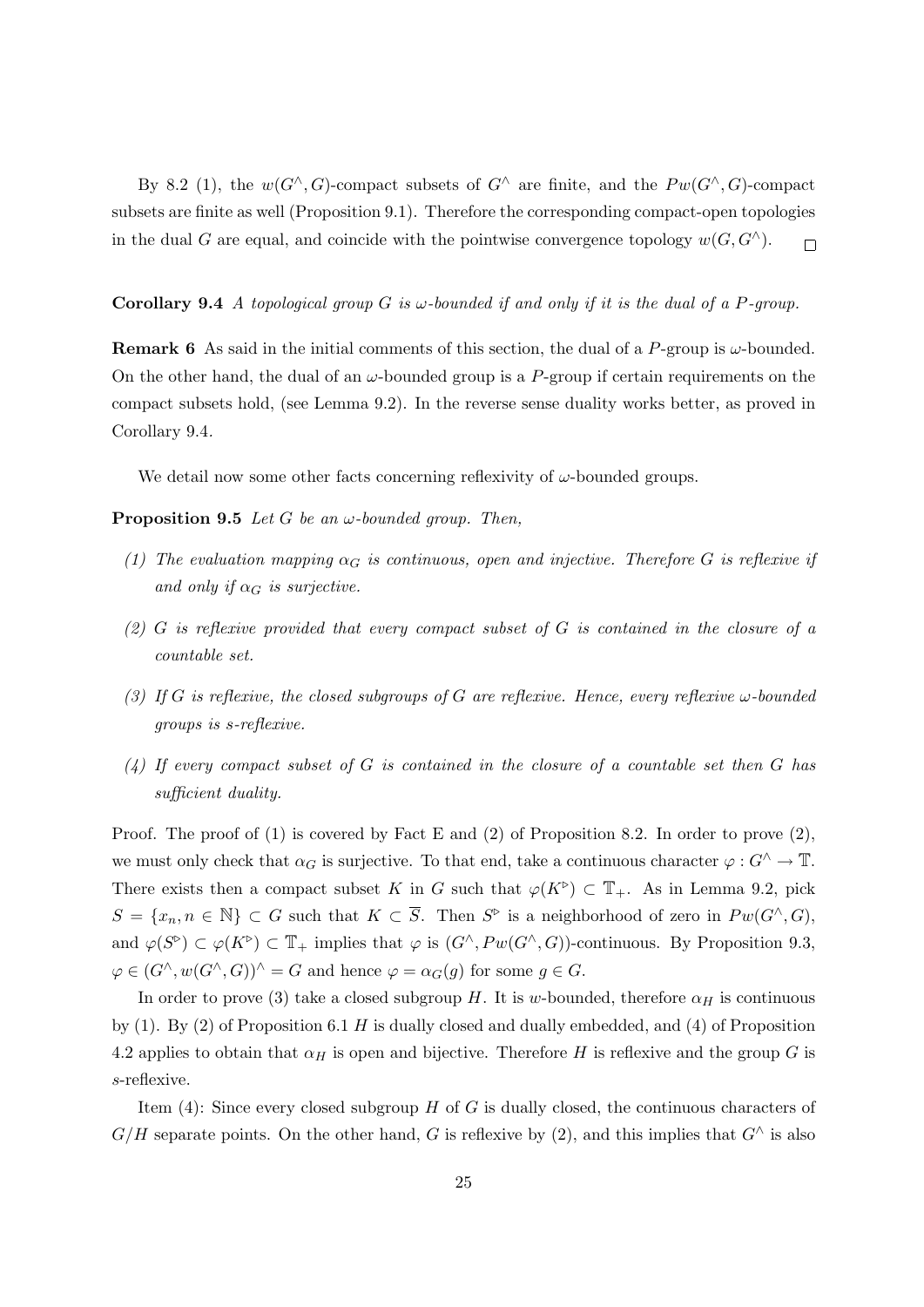reflexive. From Lemma 9.2 we obtain that  $G^{\wedge}$  is a P-group, and (7) of Proposition 9.1 yields that all the Hausdorff quotients of  $G^{\wedge}$  are reflexive. Thus, G has sufficient duality.  $\Box$ 

**Proposition 9.6** A reflexive noncompact  $\omega$ -bounded group need not be strongly reflexive.

Proof. Take into account that the dual group of a strongly reflexive group is also strongly reflexive. In (8) of Proposition 9.1 an example of a reflexive non strongly reflexive  $P$ -group G is presented. Then  $G^{\wedge}$  is an  $\omega$ -bounded reflexive group, which is not strongly reflexive.  $\Box$ 

**Question 9.2** Are there noncompact strongly reflexive  $\omega$ -bounded groups?

## 10 The algebraic structure of (strongly) reflexive groups.

It is well known that the algebraic structure of a topological group determines properties of a topological nature. In the present section we gather some results in this line which have to do with reflexivity.

The paper [45] faces the following general question:

Question 10.1 Does every infinite abelian group admit a non-discrete reflexive group topology?

Question 10.2 (41, Q. 25). Does every pseudocompact group admit a pseudocompact group topology with no infinite compact subsets?

This was partially answered in [48], where it is proved that every pseudocompact abelian group G with  $|G| \leq 2^{2^c}$  admits a pseudocompact group topology  $\tau$  for which all the countable subgroups are h-embedded. By Fact D such a topology has finite compact subsets.

Among the impressive results obtained by Gabriyelyan very recently, we think the following are upmost interesting:

**Example 10.1**  $\frac{1}{4}$  The group  $\mathbb{Z}$  admits a non-discrete reflexive group topology.

**Theorem 10.1** [45] Every abelian group G of infinite exponent admits a non-discrete reflexive group topology.

Corollary 10.2 The Prüfer group  $\mathbb{Z}(p^{\infty})$  admits a nondiscrete reflexive group topology.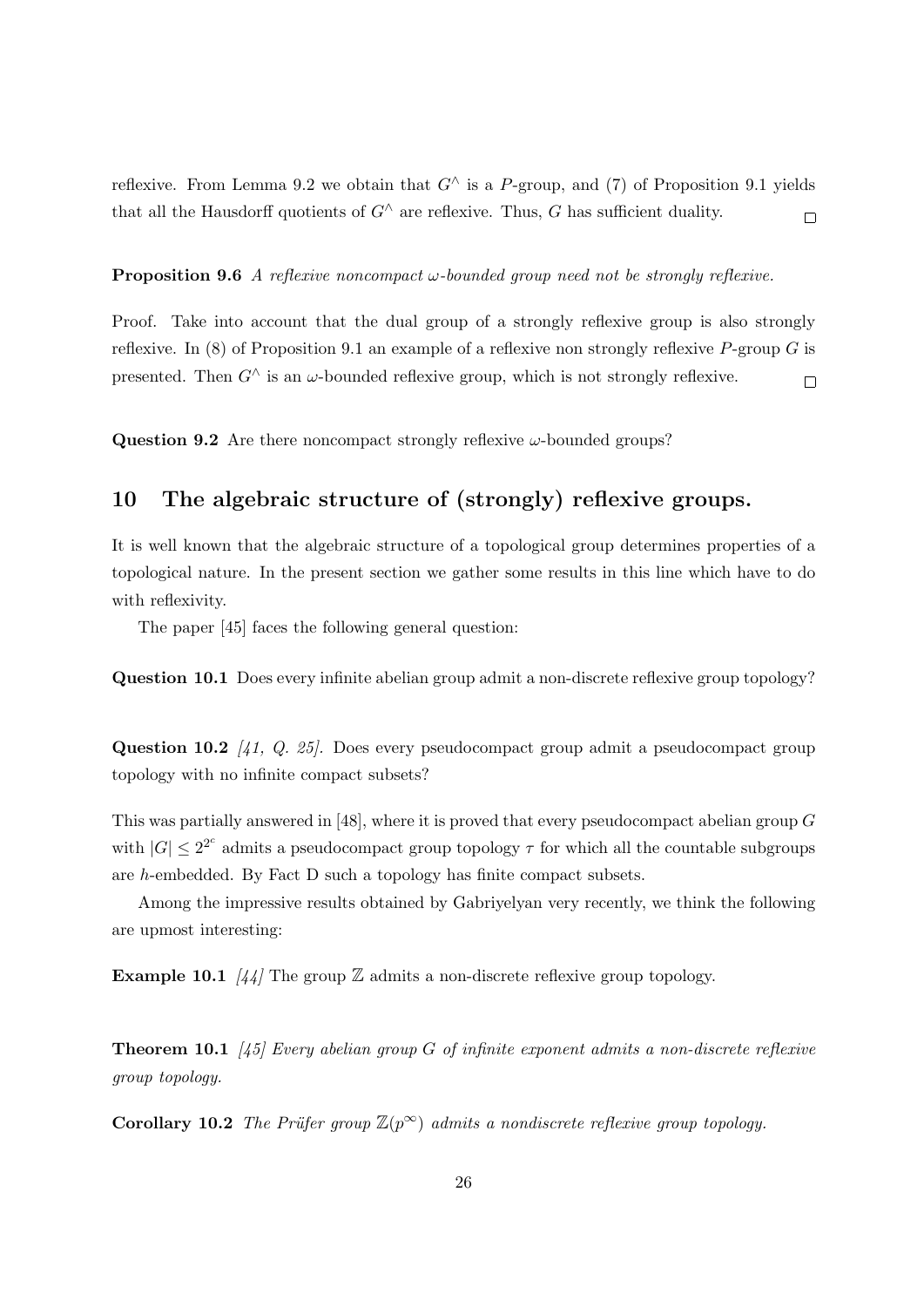Due to the above theorem only the following problem remains open from the general Question 10.1:

Question 10.3  $\frac{1}{45}$ , Problem 2 Does every infinite Abelian group G of finite exponent (in particular  $\mathbb{Z}(p)^{(\mathbb{N})}$  for a prime p) admit a non-discrete reflexive group topology?

Note that for  $p = 2, 3$ , every locally quasi-convex (hence, every reflexive) topology on  $\mathbb{Z}(p)^{(\mathbb{N})}$ has a basis of zero-neighborhoods formed by open subgroups.

Theorem 10.1 suggests now the following:

Question 10.4 Does every abelian group G of infinite exponent admits a non-discrete strongly reflexive group topology?

For the particular case of the groups  $\mathbb{Z}$  and  $\mathbb{Z}(p^{\infty})$  we have partial answers:

**Example 10.2** (a) The group  $\mathbb{Z}$  admits an *s*-reflexive and *q*-reflexive non-discrete group topology. Indeed, let  $\tau$  be a non-discrete reflexive group topology on  $\mathbb{Z}$ , whose existence is ensured by Example 10.1. Let us prove that closed subgroups and Hausdorff quotients of  $(\mathbb{Z}, \tau)$  are reflexive. Since the proper quotients of  $\mathbb Z$  are finite, they are reflexive and  $(\mathbb Z, \tau)$  is q-reflexive. It is also s-reflexive. In fact, take a closed nonnull subgroup  $H$ . As it has finite index, it is open and by [22], reflexive.

(b) For every prime number p, the Prüfer group  $\mathbb{Z}(p^{\infty})$  admits an s-reflexive and q-reflexive non-discrete group topology. Let  $\tau$  be a non-discrete reflexive group topology on  $\mathbb{Z}(p^{\infty})$ . Pick a proper closed subgroup H of  $G = (\mathbb{Z}(p^{\infty}), \tau)$ . Then H is finite, hence reflexive. The quotient  $G/H$  is reflexive as well, again by [22]. This proves that  $(\mathbb{Z}(p^{\infty}))$  is s-reflexive and q-reflexive.

Acknowledgement. The authors want to express their sincere gratitude to two referees, whose detailed deep reports have originated many improvements over a first version of the present manuscript.

### References

- [1] S. Ardanza-Trevijano, M. J. Chasco, X. Dominguez and M. Tkachenko, Precompact noncompact reflexive abelian grups, Forum Math. Vol 24 (2012) 289–302.
- [2] R. Arens, Duality in linear spaces, Duke Math J. 14 (1947) 787–794.
- [3] A. V. Arhangel'skii and M. G.Tkachenko, Topological Groups and Related Structures., Atlantis Press/World Scientific, Amsterdam-Paris, 2008.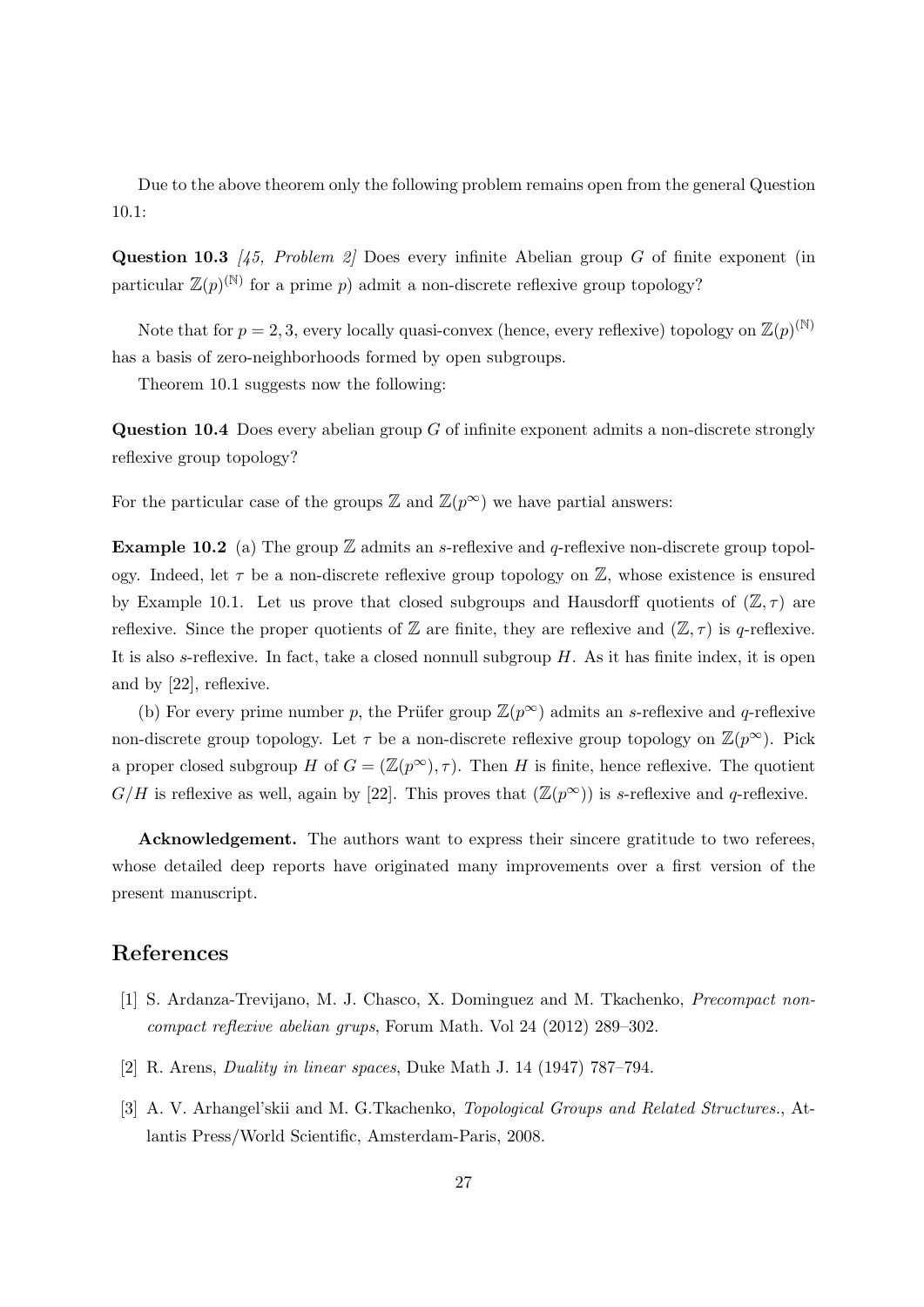- [4] L. Außenhofer, Contributions to the Duality Theory of Abelian Topological Groups and to the Theory of Nuclear Groups, Dissertationes Mathematicae, CCCLXXXIV, Warszawa, 1999.
- [5] L. Außenhofer, A duality property of an uncountable product of Z, Math. Z. 257 no 2 (2007) 231-237.
- [6] L. Außenhofer, A survey on nuclear groups , Nuclear Groups and Lie Groups, Research and Exposition in Mathematics, Volume 24. (Edited by E. Martín Peinador and J. Núñez García) Heldermann Verlag, 2001
- [7] L. Außenhofer, On the nuclearity of dual groups, Preprint, Passau.
- [8] L. Außenhofer, D. Dikranjan and E. Martín-Peinador, *Locally quasi-convex compatible* topologies on a topological group, Preprint 2010
- [9] W. Banaszczyk, Additive Subgroups of Topological Vector Spaces, Lecture Notes in Mathematics 1466. Springer-Verlag, Berlin Heidelberg, New York, 1991.
- [10] M. Banaszczyk and W. Banaszczyk, *Characterization of nuclear spaces by means of additive* subgroups. Math. Z. 186 (1984), 125-133.
- [11] W. Banaszczyk, Countable products of LCA groups: their closed subgroups, quotients and duality properties, Colloq. Math. 59 (1990), 52–57.
- [12] W. Banaszczyk, Pontryagin duality for subgroups and quotients of nuclear spaces, Math. Ann. 273 (1986), 653-664.
- [13] W. Banaszczyk, M. J. Chasco and E. Mart´ın-Peinador, Open subgroups and Pontryagin duality, Math. Z. (2) 215 (1994) 195–204.
- [14] W. Banaszczyk and E. Martín-Peinador, The Glicksberg Theorem on Weakly Compact Sets for Nuclear Groups, Ann. N. Y. Acad. Sci., General Topology and Applications, Volume 788, no 1, (1996) pages 34–39.
- [15] R. Beattie, and H. P. Butzmann, Convergence structures and applications to functional analysis, (Kluwer Academic 2002).
- [16] R. Brown, P. J. Higgings and S. A. Morris, Countable products and sums of lines and circles: their closed subgroups, quotients and duality properties, Math. Proc. Cambridge Philos. Soc. 78 (1975), 19–32.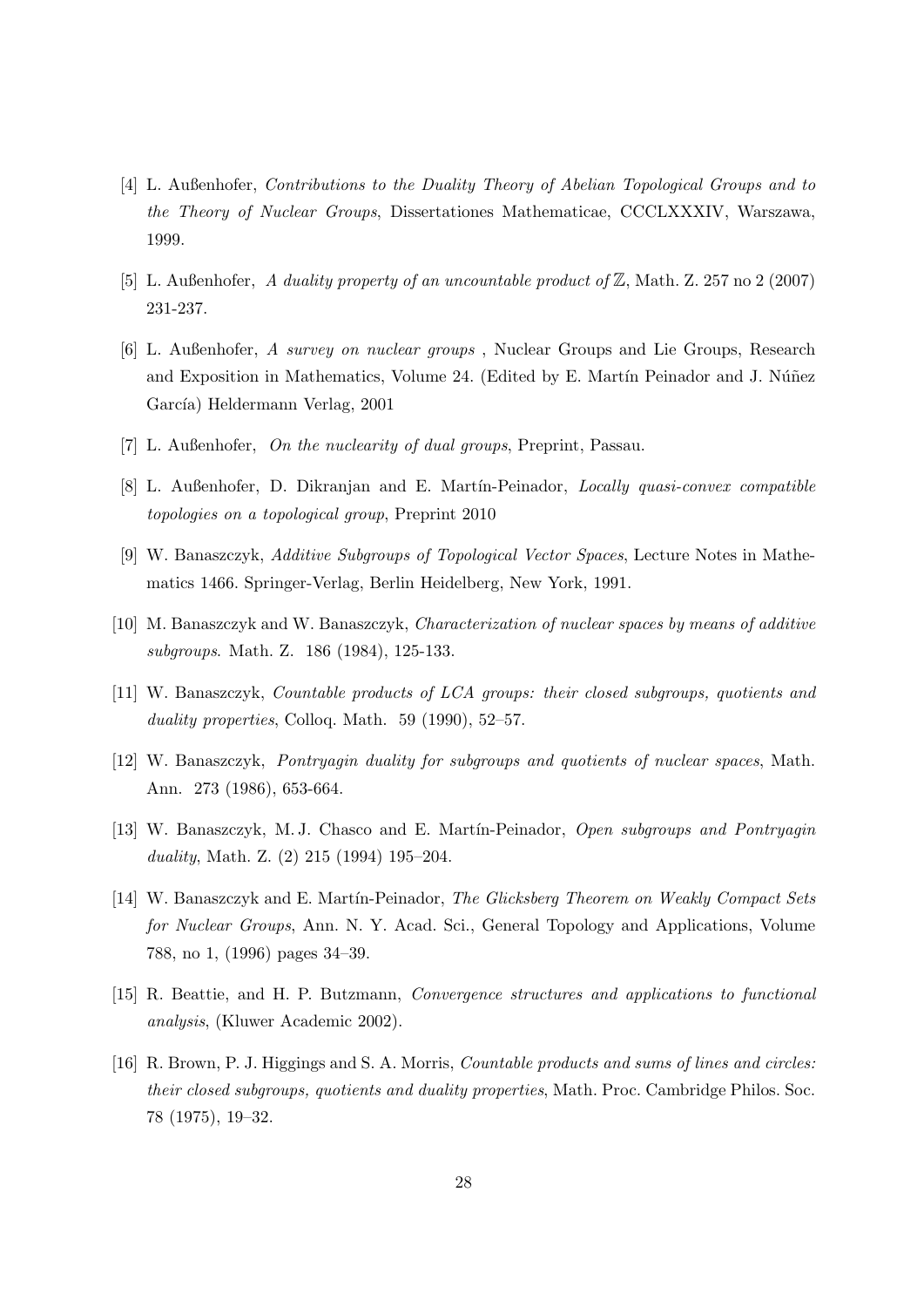- $[17]$  M. Bruguera, Grupos topológicos y grupos de convergencia: estudio de la dualidad de Pontryagin, Doctoral Dissertation. Barcelona, 1999.
- [18] M. Bruguera and M.J. Chasco, Strong reflexivity of abelian groups, Czechoslovak Math. J. 51(126) (2001), no. 1, 213–224.
- [19] M. Bruguera and E. Martín-Peinador. Banach-Dieudonné Therem revisited, J. Aust. Math. Soc. 75 (2003), 69-83.
- [20] M. Bruguera and E. Martín-Peinador, *Open subgroups, compact subgroups and Binz*-Butzmann reflexivity, Topology Appl., 72 (1996) 101-111.
- [21] M. Bruguera, E. Martín-Peinador and V. Tarieladze, *Eberlein-Smulyan theorem for abelian* topological groups, J. London Math. Soc., 70 (2) (2004) 341- 355
- [22] M. Bruguera, M.J. Chasco, E. Martín-Peinador and V. Tarieladze, *Completeness properties* of locally quasi-convex groups, Topology Appl., 111, (2001) 81– 9.
- [23] M. Bruguera and M. Tkachenko, Duality in the class of precompact Abelian groups and the Baire property. To appear in Journal of Pure and Applied Algebra
- [24] H.-P. Butzmann, Duality theory for convergence groups, Topology Appl. 111 (2001) 95–104.
- [25] M. J. Chasco, Pontryagin duality for metrizable groups. Arch. Math. 70 (1998), 22-28.
- [26] M.J. Chasco and X. Domínguez, *Topologies on the direct sum of topological abelian groups*, Topology Appl. 133 , no 3 (2003) 209–223.
- [27] M. J. Chasco and E. Martín-Peinador, An approach to duality on Abelian precompact groups, J. Group Theory 11 (2008), 635–643.
- [28] M.J. Chasco and E. Martín-Peinador, *Binz-Butzmann duality versus Pontryagin Duality*, Arch. Math. (Basel) 63 (3) (1994), 264–270.
- [29] M.J. Chasco and E. Martín-Peinador, *Pontryagin reflexive groups are not determined by* their continuous characters, Rocky Mountain J. Math. 28 , no 1 (1998) 155–160.
- [30] M. J. Chasco, and E. Martín-Peinador, *On strongly reflexive topological groups*, Appl Gen Topol., 2(2) (2001), 219-226.
- [31] M. J. Chasco, E. Martín-Peinador and V. Tarieladze, On Mackey topology for groups, Studia Math. 132 (3) (1999) 257-284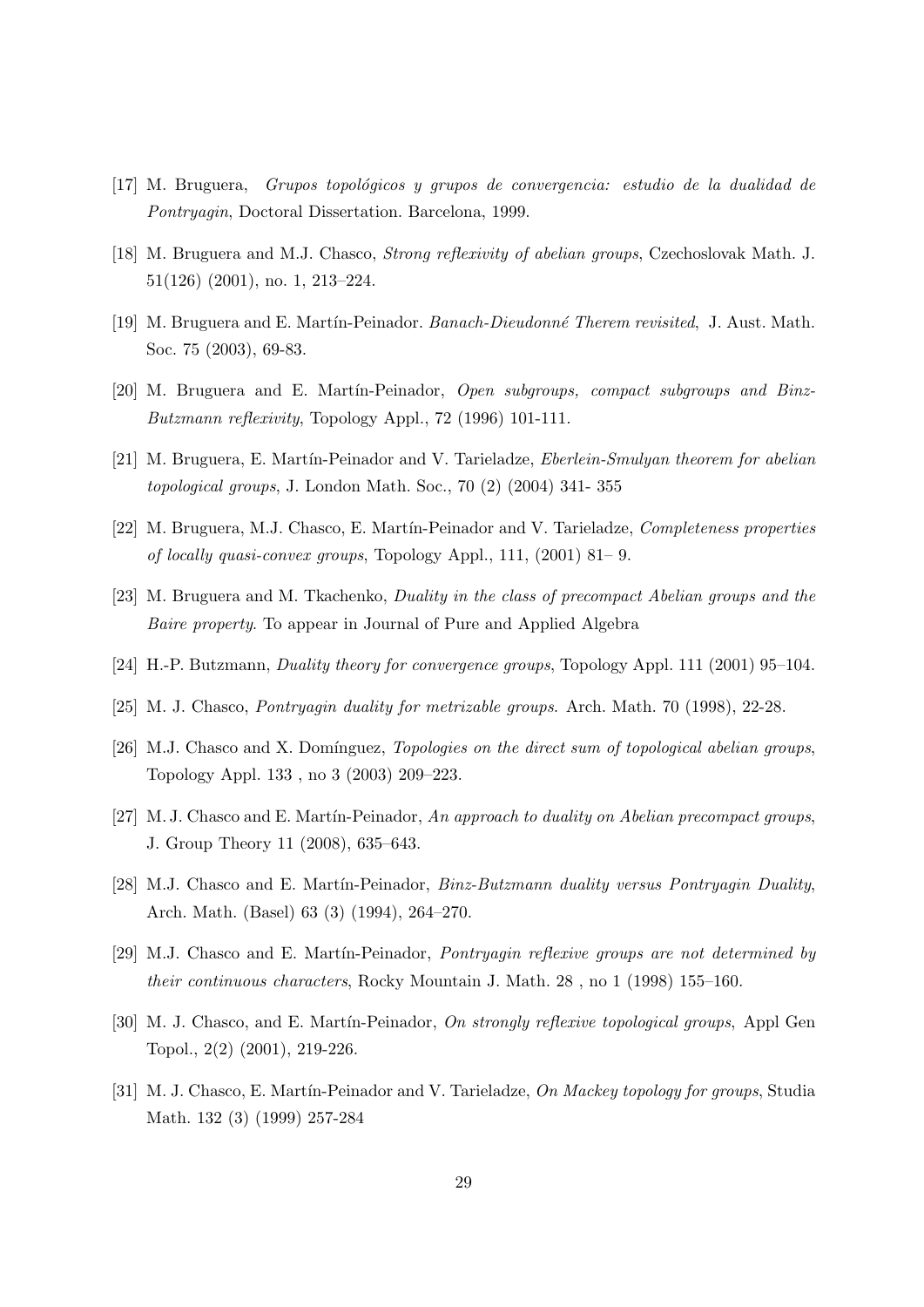- [32] H. Chu, Compactification and duality of topological groups, Trans. Amer. Math. Soc. 123 (1966), 310–324.
- [33] W.W. Comfort, S. Hernández, D. Remus and F.J. Trigos-Arrieta, Open questions on topological groups, Nuclear Groups and Lie Groups, Research and Exposition in Mathematics, Volume 24. (Edited by E. Martín Peinador and J. Núñez García) Heldermann Verlag, 2001
- [34] W. W. Comfort, S. U. Raczkowski and F. J. Trigos-Arrieta, The dual group of a dense subgroup, Czechoslovak Math. J. 54 (129) (2004) 509–533.
- [35] W.W. Comfort, S.U. Raczkowski and F.J. Trigos-Arrieta, Making group topologies with, and without, convergent sequences, Appl. Gen. Topology 7, (2006), no. 1.
- [36] W. W. Comfort and K. A. Ross, *Topologies induced by groups of characters*. Fund. Math. 55 (1964) 283–291.
- [37] W. W. Comfort and K. A. Ross, *Pseudocompactness and uniform continuity in topological* groups, Pacific J. Math. 16 (1966) 483–496.
- [38] J.M. Díaz Nieto, On refinements of  $\omega$ -bounded group topologies. Preprint 2011.
- [39] D. Dikranjan, Iv. Prodanov and L. Stoyanov, Topological Groups: Characters, Dualities and Minimal Group Topologies, Pure and Applied Mathematics, vol. 130, Marcel Dekker Inc., New York-Basel, 1989.
- [40] D. Dikanjan, E. Martín-Peinador and V. Tarieladze, A class of metrizable locally quasiconvex groups which are not Mackey, arxiv.org/pdf/1012.5713v1
- [41] D. Dikranjan and M. Tkachenko, Sequential completeness of quotient groups, Bull. Austral. Math. Soc. 61 (2000) 129–151.
- [42] D. Dikranjan and D. Shakhmatov, Selected topics from the structure theory of topological groups, In Elliott Pearl, editor, Open problems in topology, 389–406. Elsevier, 2007.
- [43] D. Dikranjan and D. Shakhmatov, Quasi-convex density and determining subgroups of compact abelian groups, J. Math. Anal. Appl. 362 (2010), 42-48
- [44] S. Gabriyelyan, Groups of quasi-invariance and the Pontryagin duality, Topology Appl. 157, no 18, (2010) 2786–2802.
- [45] S. Gabriyelyan, Reflexive group topologies on Abelian groups, J. Group Theory 13, no. 6, (2010) 891–901.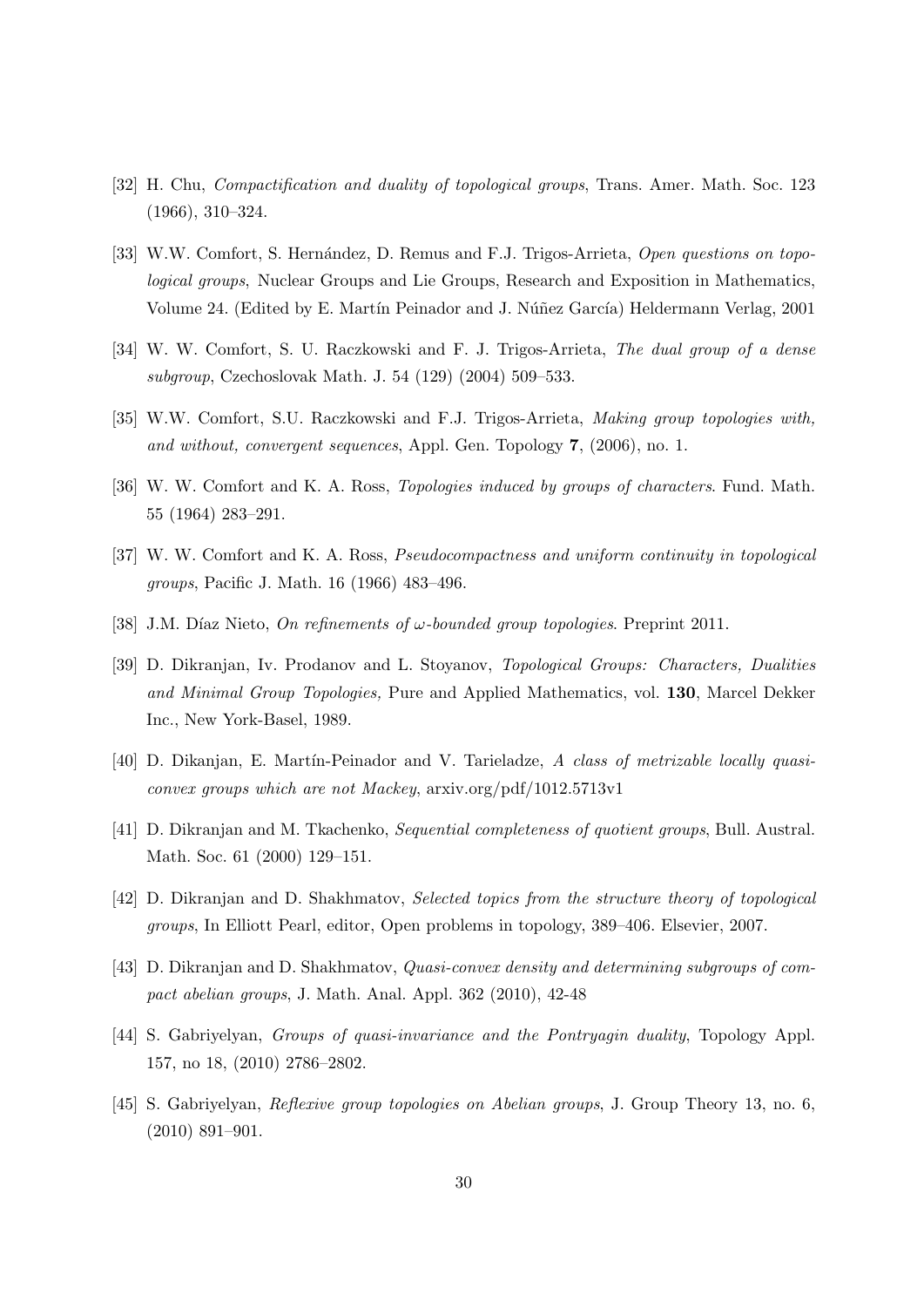- [46] J. Galindo, S. Hernández, and T. S. Wu, Recent results and open questions relating Chu duality and Bohr compactifications of locally compact groups, Open problems in topology II (E. Pearl, ed.), Elsevier Science. 2007
- [47] J. Galindo and S. Hernández, Pontryajin van-Kampen reflexivity for free abelian topological groups, Forum Math. 11 (1999) 399-415.
- [48] J. Galindo and S. Macario, Pseudocompact group topologies with no infinite compact subsets, J. Pure and Appl. Algebra 215 (2011) 655-663.
- [49] J. Galindo, L. Recoder-Núñez and M. Tkachenko, Nondiscrete P-groups can be reflexive, Topology Appl. 158 (2011) 194-203.
- [50] J. Galindo, L. Recoder-Núñez and M. Tkachenko, Reflexivity of prodiscrete groups, J. Math. Anal. Appl. 384, no. 2 (2011) 320330.
- [51] H. Glöckner, R. Gramlich and T. Hartnick, Final group topologies, Kac-Moody groups and Pontryagin duality, Israel J. Math. 177 (2010), 49-101
- [52] S. Hernández, *Pontryagin duality for topological abelian groups*, Math. Z. 238, no. 3, (2001) 493–503.
- [53] S. Hernández, Some new results about the Chu topology of discrete groups, Monats. Math., 149 (2006), 215–232
- [54] S. Hernández, *The Bohr topology of discrete non-abelian groups*, J. Lie Theory 18 (2008), no. 3, 733–746,
- [55] S. Hernández, S. Macario, F. J. Trigos-Arrieta, Uncountable products of determined groups need not be determined, J. Math. Anal. Appl. 348 (2008) 834–842.
- [56] S. Hernández and S. Macario, *Dual properties in totally bounded Abelian groups*, Arch. Math. 80 (2003) 271–283.
- [57] S. Hernández and J. Trigos, *Group duality with the topology of precompact convergence* J. Math. Anal. Appl, 303 (2005), 274-287.
- [58] S. Hernández and V. Uspenskij, Pontryagin Duality for Spaces of Continuous Functions, J. Math. Anal. Appl 242, no 2, (2000) 135-144
- [59] E. Hewitt, Rings of real-valued continuous functions I, Trans. Amer. Math. Soc, 64 (1948) 45-99.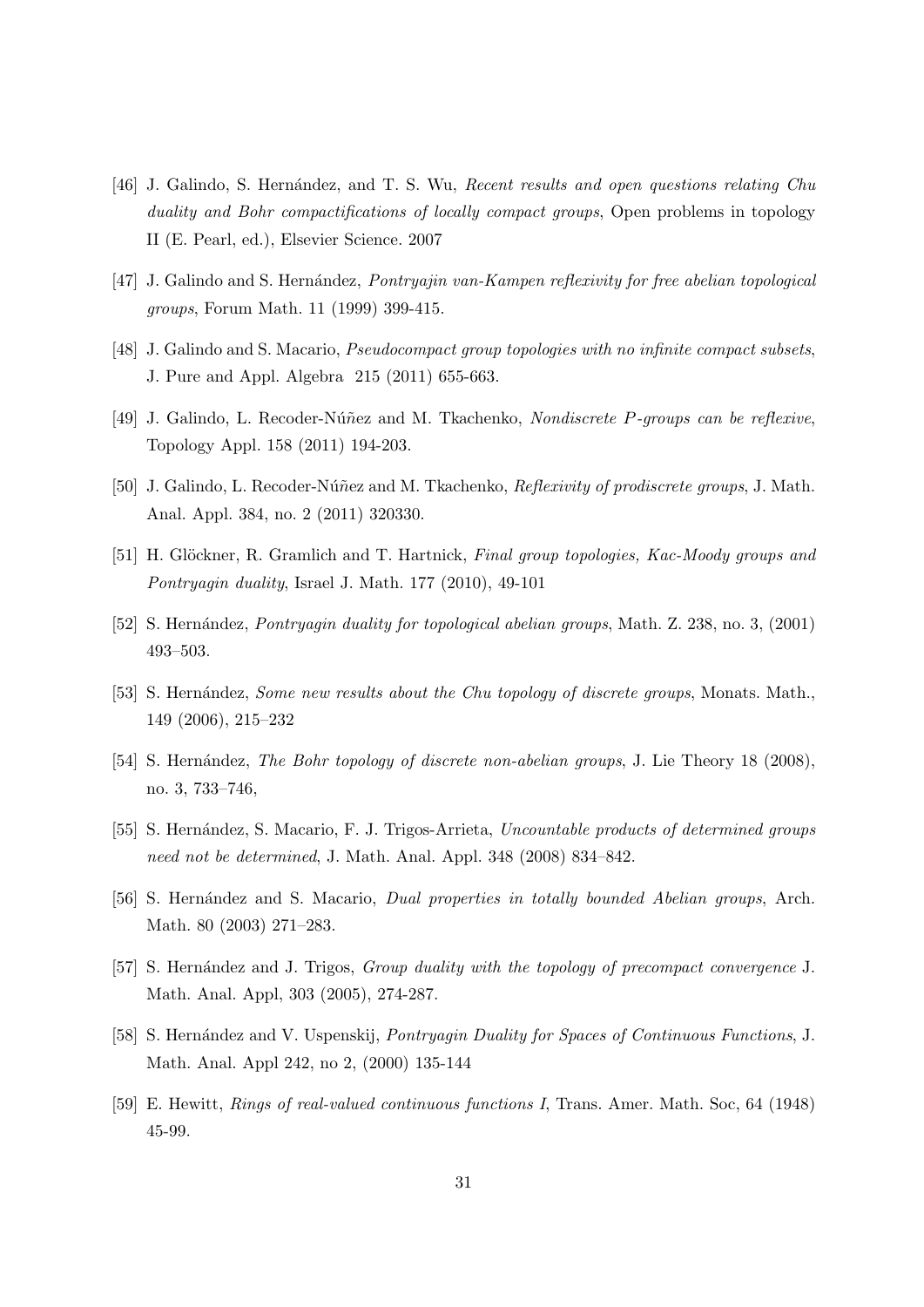- [60] E. Hewitt and K. A. Ross, Abstract harmonic analysis, Vol. I: Structure of topological groups. Integration theory, group representations, Die Grundlehren der math. Wissenschaften, Bd. 115, Academic Press, New York and Springer-Verlag, Berlin, 1963.
- [61] K. H. Hofmann and S. A. Morris, The structure of compact groups. De Gruyter Studies in Mathematics 25, 1998.
- [62] S. Kaplan, Extensions of the Pontryagin duality I: Infinite products, Duke Math. J. 15 (1948), 649-658.
- [63] S. Kaplan, Extensions of the Pontryagin duality II: Direct and inverse limits, Duke Math. J. 17 (1950), 419-435.
- [64] S. H. Kye, Pontryagin duality in real linear topological spaces, Chinese J. of Math., 12 (2) (1984) 129-136.
- [65] S.H. Kye, Several reflexivities in topological vector spaces, J. Math. Anal. Appl. 139 (1989), no. 2, 477–482.
- [66] L. de Leo, Weak and strong topologies in topological abelian groups, PhD Thesis, Universidad Complutense de Madrid, July 2008.
- [67] H. Leptin, Zur Dualitätstheorie Projektiver Limites Abelscher Gruppen, Abh. Math. Sem. Univ. Hamburg 19 (1955) 264-268. MR 16, 899
- [68] E. Mart´ın-Peinador, A reflexive admissible topological group must be locally compact, Proc. Amer. Math. Soc. 123 no. 11 (1995) 3563–3566.
- [69] E. Martín-Peinador and V. Tarieladze, A property of Dunford-Pettis type in topological groups, Proc. Amer. Math. Soc., 132, (2004) 1827-1837
- [70] P. Nickolas, Reflexivity of topological groups, Proc. Amer. Math. Soc. 65 (1977), 137–141
- [71] N. Noble, k-groups and duality , Trans. Amer. Math. Soc. 151 (1970), 551-561.
- [72] V. Pestov, Free Abelian topological groups and the Pontryagin-Van Kampen duality, Bull. Austr. Math. Soc., 52, (1995) 297-311
- [73] L. Pontrjagin, Topological groups. Princeton University Press, Princeton 1946. (Translated from the Russian).
- [74] S. U. Raczkowski and J. Trigos. *Duality of totally bounded Abelian groups*, Bol. Soc. Mat. Mexicana, 3 (7) (2001) 1-12.